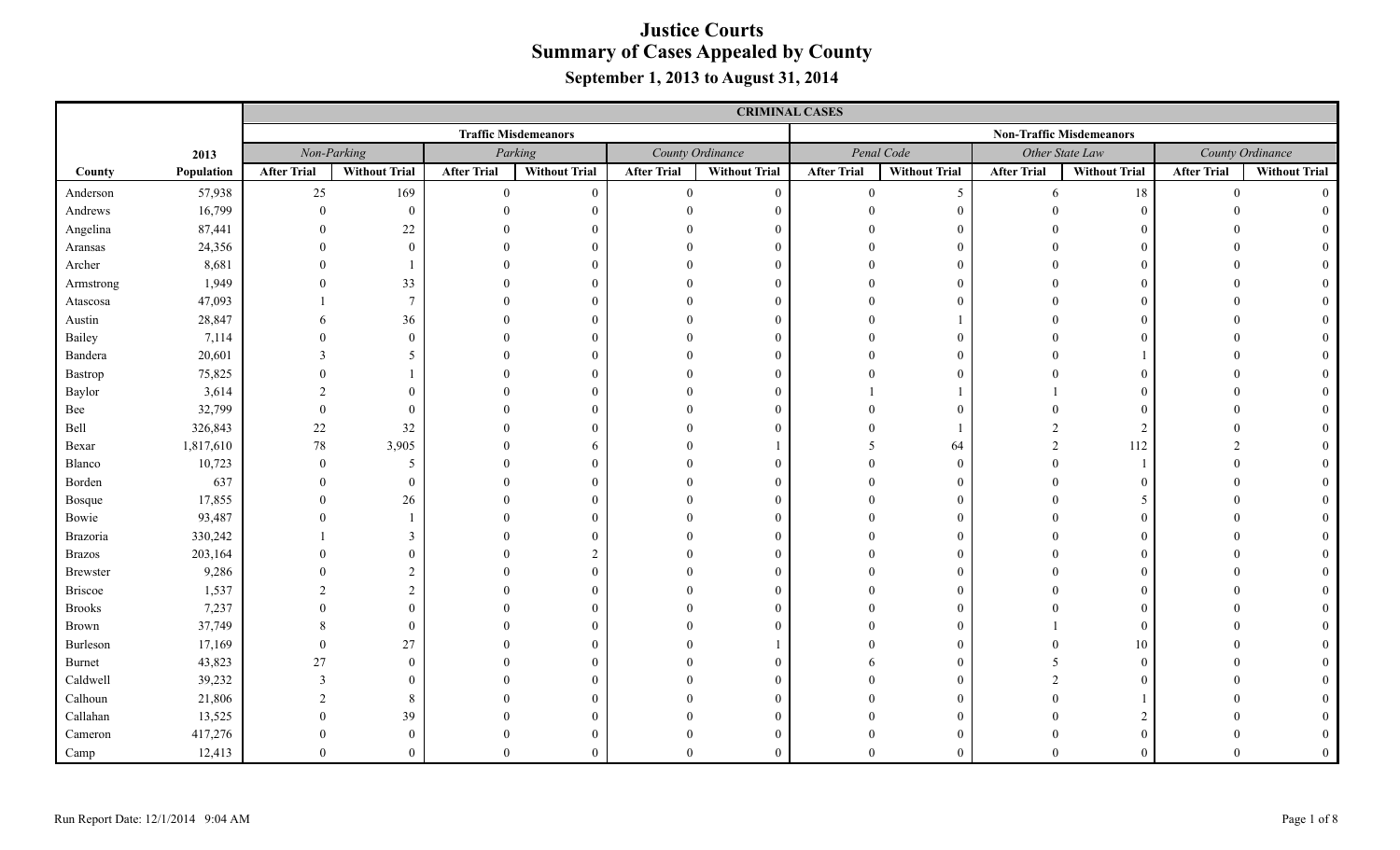|                 |            |                    |                      | <b>CIVIL CASES</b> |                      |                     |                      |
|-----------------|------------|--------------------|----------------------|--------------------|----------------------|---------------------|----------------------|
|                 | 2013       | Debt Claims        |                      | Landlord/Tenant    |                      | <b>Small Claims</b> |                      |
| County          | Population | <b>After Trial</b> | <b>Without Trial</b> | <b>After Trial</b> | <b>Without Trial</b> | <b>After Trial</b>  | <b>Without Trial</b> |
| Anderson        | 57,938     | $\mathbf{1}$       | $\overline{0}$       | $\mathbf{1}$       | $\boldsymbol{0}$     | $\overline{2}$      | $\theta$             |
| Andrews         | 16,799     | $\mathbf{0}$       | $\boldsymbol{0}$     | $\boldsymbol{0}$   | $\boldsymbol{0}$     | $\mathbf{0}$        | $\overline{0}$       |
| Angelina        | 87,441     | $\theta$           | $\boldsymbol{0}$     | $\overline{0}$     | 3                    | $\theta$            | 3                    |
| Aransas         | 24,356     | $\theta$           | $\boldsymbol{0}$     | $\mathbf{0}$       | $\mathbf{0}$         | $\mathbf{0}$        | $\overline{0}$       |
| Archer          | 8,681      | $\mathbf{0}$       | $\boldsymbol{0}$     | $\mathbf{0}$       | $\mathbf{0}$         | $\Omega$            | $\mathbf{0}$         |
| Armstrong       | 1,949      | $\theta$           | $\boldsymbol{0}$     | $\mathbf{0}$       | $\mathbf{0}$         | $\Omega$            | $\overline{0}$       |
| Atascosa        | 47,093     | $\mathbf{0}$       | $\boldsymbol{0}$     | 1                  | $\mathbf{0}$         | $\theta$            | $\overline{0}$       |
| Austin          | 28,847     | $\theta$           | $\boldsymbol{0}$     | 1                  | $\theta$             | $\Omega$            | $\overline{0}$       |
| Bailey          | 7,114      | $\theta$           | $\mathbf{0}$         | $\theta$           | $\theta$             | $\Omega$            | $\theta$             |
| Bandera         | 20,601     | $\theta$           | $\boldsymbol{0}$     | 1                  | $\mathbf{0}$         | $\theta$            | $\theta$             |
| Bastrop         | 75,825     | $\theta$           | $\mathbf{0}$         | 5                  | $\mathbf{0}$         | 0                   |                      |
| Baylor          | 3,614      | $\theta$           | $\boldsymbol{0}$     | $\boldsymbol{0}$   | $\theta$             | 0                   | $\overline{0}$       |
| Bee             | 32,799     | 1                  | $\boldsymbol{0}$     | 3                  | 3                    | $\Omega$            | $\Omega$             |
| Bell            | 326,843    |                    | $\boldsymbol{0}$     | 16                 | 9                    | 4                   | 3                    |
| Bexar           | 1,817,610  | 3                  | $\boldsymbol{0}$     | 666                | $\mathbf{1}$         | 52                  | 42                   |
| Blanco          | 10,723     | $\mathbf{0}$       | $\boldsymbol{0}$     | 1                  | $\mathbf{0}$         | $\mathbf{0}$        | $\boldsymbol{0}$     |
| Borden          | 637        | $\mathbf{0}$       | $\boldsymbol{0}$     | $\mathbf{0}$       | $\mathbf{0}$         | $\mathbf{0}$        | $\mathbf{0}$         |
| Bosque          | 17,855     | $\mathbf{0}$       | $\boldsymbol{0}$     | $\boldsymbol{0}$   | $\boldsymbol{0}$     |                     | $\boldsymbol{0}$     |
| Bowie           | 93,487     | $\mathbf{0}$       | $\boldsymbol{0}$     | $\overline{2}$     | $\mathbf{0}$         |                     | 2                    |
| Brazoria        | 330,242    | $\boldsymbol{0}$   | $\boldsymbol{0}$     | 32                 | $\boldsymbol{0}$     | 8                   | $\boldsymbol{0}$     |
| <b>Brazos</b>   | 203,164    | $\mathbf{0}$       | $\boldsymbol{0}$     | $\mathbf{0}$       | $\mathbf{0}$         |                     | $\mathbf{0}$         |
| <b>Brewster</b> | 9,286      | $\theta$           | $\boldsymbol{0}$     | $\theta$           | $\theta$             | $\Omega$            | $\overline{0}$       |
| <b>Briscoe</b>  | 1,537      | $\theta$           | $\boldsymbol{0}$     | $\theta$           | $\theta$             | 0                   | $\theta$             |
| <b>Brooks</b>   | 7,237      | $\theta$           | $\boldsymbol{0}$     | $\mathbf{0}$       | $\theta$             | 0                   | $\overline{0}$       |
| Brown           | 37,749     | $\theta$           | $\mathbf{0}$         | 4                  | $\theta$             | 6                   | $\mathbf{0}$         |
| Burleson        | 17,169     | $\theta$           | $\boldsymbol{0}$     | $\mathbf{0}$       | $\theta$             | $\Omega$            | $\overline{0}$       |
| <b>Burnet</b>   | 43,823     | $\theta$           | $\boldsymbol{0}$     | 8                  | $\theta$             | 6                   | $\mathbf{0}$         |
| Caldwell        | 39,232     | $\mathbf{0}$       | $\boldsymbol{0}$     | $\mathbf{0}$       | $\mathbf{0}$         | $\Omega$            | $\boldsymbol{0}$     |
| Calhoun         | 21,806     | $\theta$           | $\boldsymbol{0}$     | $\mathbf{0}$       | 1                    | $\Omega$            | $\mathbf{0}$         |
| Callahan        | 13,525     | $\theta$           | $\boldsymbol{0}$     | $\theta$           | $\theta$             | 0                   | $\boldsymbol{0}$     |
| Cameron         | 417,276    | $\boldsymbol{0}$   | $\boldsymbol{0}$     | $\boldsymbol{0}$   | $\boldsymbol{0}$     | $\theta$            | $\boldsymbol{0}$     |
| Camp            | 12,413     | $\boldsymbol{0}$   | $\boldsymbol{0}$     | $\boldsymbol{0}$   | $\boldsymbol{0}$     | $\boldsymbol{0}$    | $\boldsymbol{0}$     |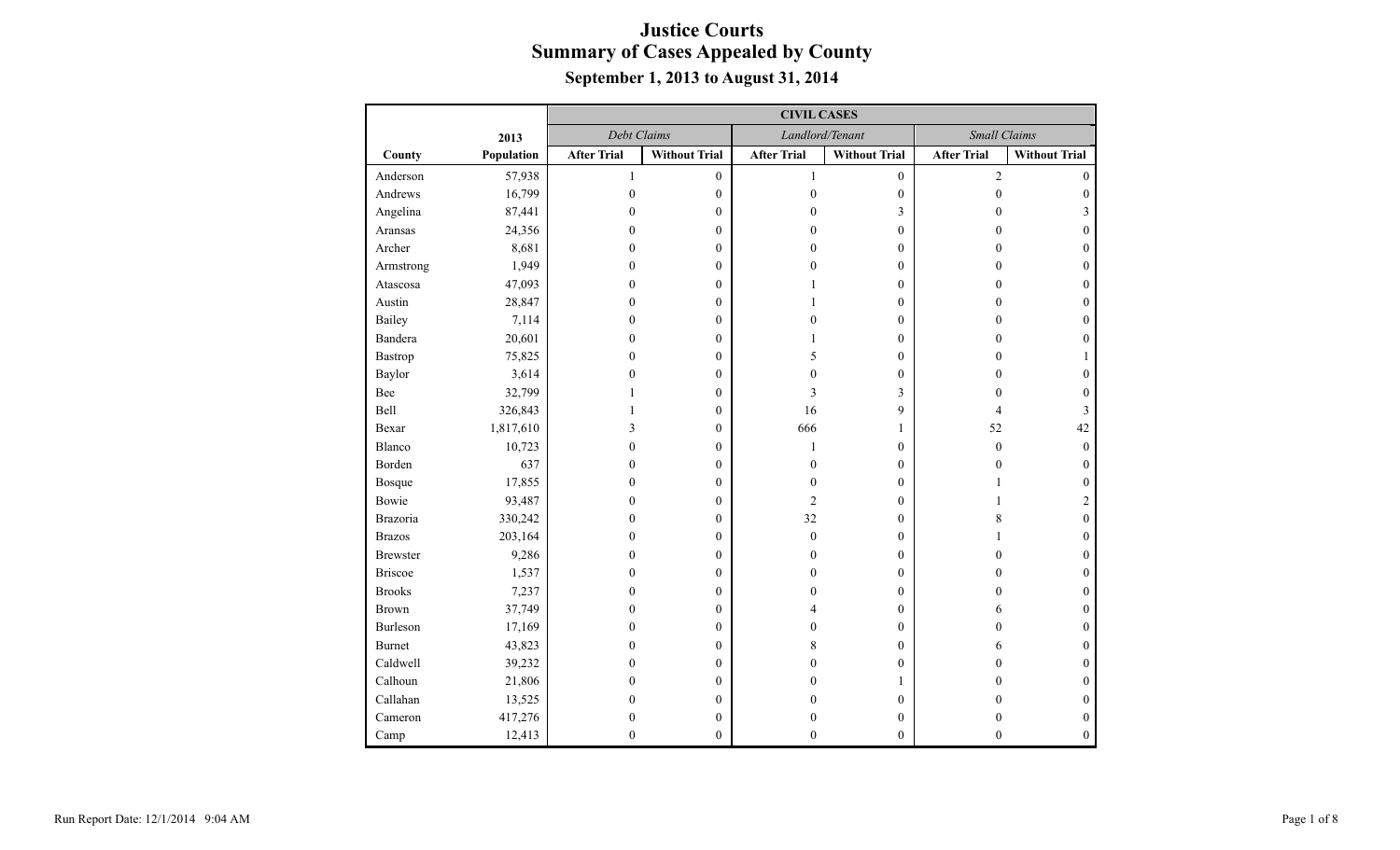|               |            |                    |                      |                    |                             |                    | <b>CRIMINAL CASES</b> |                    |                      |                    |                                 |                    |                      |
|---------------|------------|--------------------|----------------------|--------------------|-----------------------------|--------------------|-----------------------|--------------------|----------------------|--------------------|---------------------------------|--------------------|----------------------|
|               |            |                    |                      |                    | <b>Traffic Misdemeanors</b> |                    |                       |                    |                      |                    | <b>Non-Traffic Misdemeanors</b> |                    |                      |
|               | 2013       |                    | Non-Parking          |                    | Parking                     |                    | County Ordinance      |                    | Penal Code           |                    | Other State Law                 | County Ordinance   |                      |
| County        | Population | <b>After Trial</b> | <b>Without Trial</b> | <b>After Trial</b> | <b>Without Trial</b>        | <b>After Trial</b> | <b>Without Trial</b>  | <b>After Trial</b> | <b>Without Trial</b> | <b>After Trial</b> | <b>Without Trial</b>            | <b>After Trial</b> | <b>Without Trial</b> |
| Carson        | 6,010      |                    | 32                   | $\Omega$           | $\mathbf{0}$                | $\Omega$           | $\mathbf{0}$          | $\theta$           | $\mathbf{0}$         | $\Omega$           | $\theta$                        | $\Omega$           |                      |
| Cass          | 30,331     |                    | $\Omega$             |                    |                             |                    | $\overline{0}$        |                    |                      |                    |                                 |                    |                      |
| Castro        | 8,030      |                    | $\mathcal{D}$        |                    |                             |                    | $\overline{0}$        |                    |                      |                    |                                 |                    |                      |
| Chambers      | 36,812     |                    | $\Omega$             |                    | $\Omega$                    |                    | $\overline{0}$        |                    |                      |                    |                                 |                    |                      |
| Cherokee      | 50,878     | 25                 | 37                   |                    | $\Omega$                    |                    | $\mathbf{0}$          |                    |                      |                    |                                 |                    |                      |
| Childress     | 7,095      | $\Omega$           | $\Omega$             |                    | $\Omega$                    |                    | $\mathbf{0}$          |                    |                      |                    |                                 |                    |                      |
| Clay          | 10,473     |                    | $\Omega$             |                    | $\Omega$                    |                    | $\mathbf{0}$          |                    | - 0                  |                    |                                 |                    |                      |
| Cochran       | 3,016      |                    | 3                    |                    | $\Omega$                    |                    | $\mathbf{0}$          |                    | $\Omega$             |                    | $\Omega$                        |                    |                      |
| Coke          | 3,210      | 2                  | $\Omega$             |                    | $\theta$                    |                    | $\overline{0}$        | $\Omega$           | $\theta$             |                    | $\Omega$                        |                    |                      |
| Coleman       | 8,543      |                    |                      |                    |                             |                    |                       |                    |                      |                    |                                 |                    |                      |
| Collin        | 854,778    | $28\,$             | 67                   |                    | $\mathbf{0}$                |                    | $\boldsymbol{0}$      |                    |                      |                    | 3                               |                    |                      |
| Collingsworth | 3,099      |                    |                      |                    | $\Omega$                    |                    | $\mathbf{0}$          |                    | $\theta$             |                    |                                 |                    |                      |
| Colorado      | 20,752     |                    | 6                    |                    | $\Omega$                    |                    | $\mathbf{0}$          |                    | $\Omega$             |                    |                                 |                    |                      |
| Comal         | 118,480    |                    | 21                   |                    | $\Omega$                    |                    | $\mathbf{0}$          |                    | - 0                  |                    |                                 |                    |                      |
| Comanche      | 13,623     |                    |                      |                    | $\Omega$                    |                    | $\overline{0}$        |                    | $\Omega$             |                    |                                 |                    |                      |
| Concho        | 4,043      |                    | 30                   |                    | $\Omega$                    |                    | $\mathbf{0}$          |                    |                      |                    |                                 |                    |                      |
| Cooke         | 38,467     | 42                 | $\theta$             |                    | $\Omega$                    |                    | $\mathbf{0}$          |                    | $\theta$             |                    |                                 |                    |                      |
| Coryell       | 76,192     |                    |                      |                    | $\Omega$                    |                    | $\overline{0}$        |                    | $\Omega$             |                    |                                 |                    |                      |
| Cottle        | 1,452      |                    | $\Omega$             |                    |                             |                    | $\overline{0}$        |                    | $\Omega$             |                    |                                 |                    |                      |
| Crane         | 4,773      |                    |                      |                    |                             |                    | $\overline{0}$        |                    | $\mathcal{L}$        |                    |                                 |                    |                      |
| Crockett      | 3,807      |                    | 36                   |                    |                             |                    | $\mathbf{0}$          |                    | $\Omega$             |                    |                                 |                    |                      |
| Crosby        | 5,991      |                    | $\theta$             |                    | $\theta$                    |                    | $\mathbf{0}$          |                    | $\Omega$             |                    |                                 |                    |                      |
| Culberson     | 2,277      |                    | 18                   |                    | $\theta$                    |                    | $\overline{0}$        |                    | $\Omega$             |                    |                                 |                    |                      |
| Dallam        | 7,057      | $\Omega$           | $\theta$             |                    | $\Omega$                    |                    | $\overline{0}$        |                    | $\theta$             |                    | $\Omega$                        |                    |                      |
| Dallas        | 2,480,331  | 712                | 8,415                |                    | $\Omega$                    |                    | $\mathbf{0}$          | Ω                  | $22\,$               | 20                 | 23                              |                    |                      |
| Dawson        | 13,810     | $\Omega$           | $\overline{7}$       |                    | $\Omega$                    |                    | $\mathbf{0}$          |                    |                      | $\Omega$           |                                 |                    |                      |
| De Witt       | 20,503     |                    | $\mathcal{R}$        |                    | $\Omega$                    |                    | $\mathbf{0}$          |                    | $\Omega$             |                    |                                 |                    |                      |
| Deaf Smith    | 19,177     |                    | 6                    |                    | $\Omega$                    |                    | $\mathbf{0}$          |                    | $\Omega$             |                    |                                 |                    |                      |
| Delta         | 5,238      |                    | $\Omega$             |                    | $\Omega$                    |                    | $\boldsymbol{0}$      |                    | $\Omega$             |                    | $\Omega$                        |                    |                      |
| Denton        | 728,799    |                    | 471                  |                    |                             |                    | 48                    |                    | 65                   |                    | 70                              |                    |                      |
| Dickens       | 2,291      |                    | $\Omega$             |                    | $\Omega$                    |                    | $\mathbf{0}$          |                    | $\Omega$             |                    | $\Omega$                        |                    |                      |
| Dimmit        | 10,897     |                    | $\Omega$             |                    | $\Omega$                    |                    | $\Omega$              |                    | $\Omega$             |                    | $\Omega$                        |                    |                      |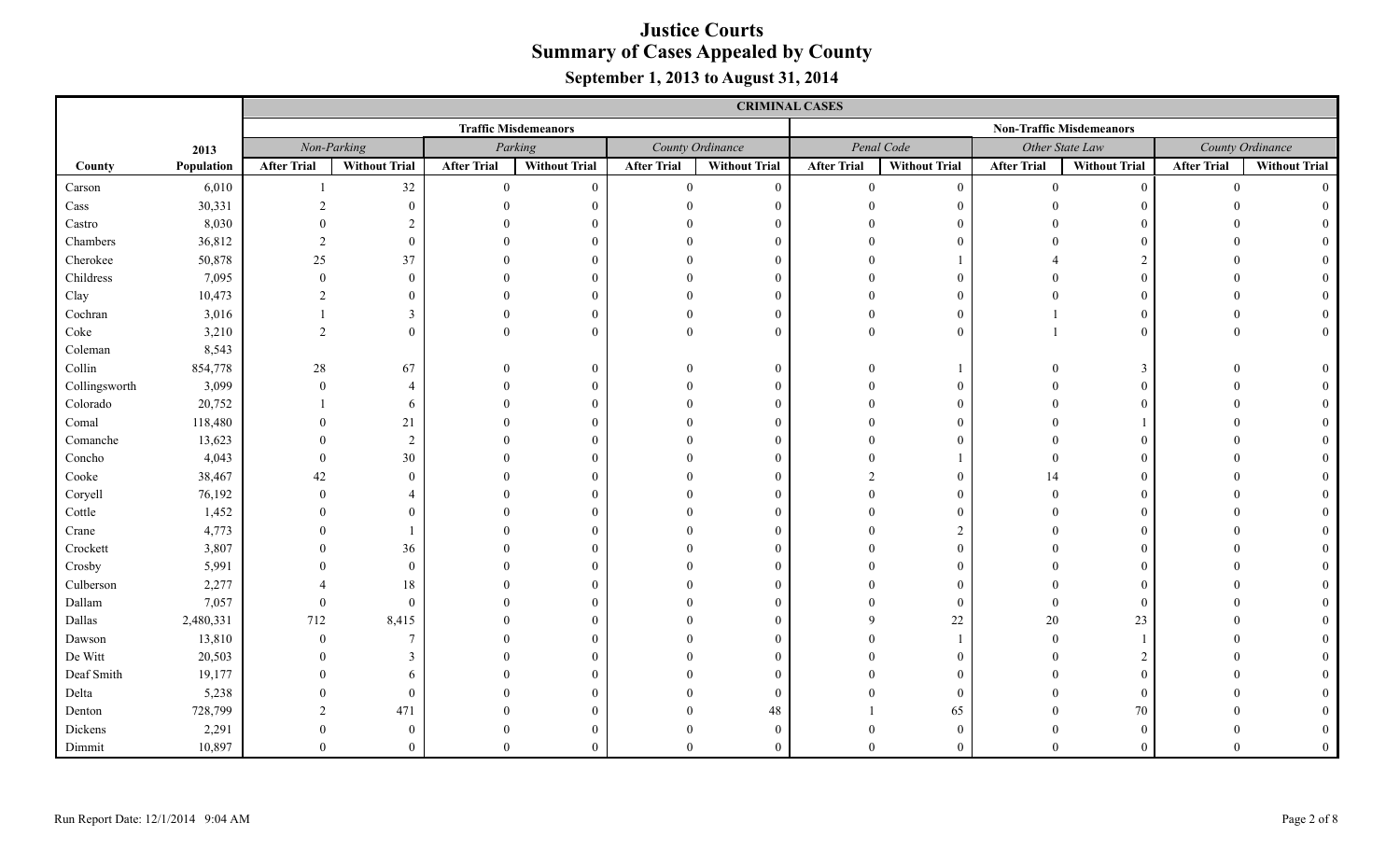|               |            |                    |                      | <b>CIVIL CASES</b> |                      |                     |                      |
|---------------|------------|--------------------|----------------------|--------------------|----------------------|---------------------|----------------------|
|               | 2013       | Debt Claims        |                      | Landlord/Tenant    |                      | <b>Small Claims</b> |                      |
| County        | Population | <b>After Trial</b> | <b>Without Trial</b> | <b>After Trial</b> | <b>Without Trial</b> | <b>After Trial</b>  | <b>Without Trial</b> |
| Carson        | 6,010      | $\mathbf{0}$       | $\overline{0}$       | $\mathbf{0}$       | $\mathbf{0}$         | $\mathbf{0}$        | $\Omega$             |
| Cass          | 30,331     | $\mathbf{0}$       | $\boldsymbol{0}$     | $\boldsymbol{0}$   | $\boldsymbol{0}$     | $\mathbf{0}$        | $\overline{0}$       |
| Castro        | 8,030      | $\theta$           | $\mathbf{0}$         | $\theta$           | 1                    | $\theta$            | $\Omega$             |
| Chambers      | 36,812     | $\mathbf{0}$       | $\boldsymbol{0}$     | $\mathbf{0}$       | $\mathbf{0}$         | $\theta$            | $\mathbf{0}$         |
| Cherokee      | 50,878     | $\theta$           | $\mathbf{0}$         | $\overline{2}$     | 1                    | $\Omega$            | $\theta$             |
| Childress     | 7,095      | $\mathbf{0}$       | $\boldsymbol{0}$     | $\mathbf{0}$       | $\mathbf{0}$         | $\theta$            | $\overline{0}$       |
| Clay          | 10,473     | $\theta$           | $\mathbf{0}$         | $\mathbf{0}$       | $\mathbf{0}$         | $\theta$            | $\theta$             |
| Cochran       | 3,016      | $\mathbf{0}$       | $\boldsymbol{0}$     | $\mathbf{0}$       | $\mathbf{0}$         | $\theta$            | $\overline{0}$       |
| Coke          | 3,210      | $\theta$           | $\theta$             | $\theta$           | $\theta$             | $\Omega$            | $\theta$             |
| Coleman       | 8,543      |                    |                      |                    |                      |                     |                      |
| Collin        | 854,778    | 3                  | 1                    | 97                 | 13                   | 5                   | $\boldsymbol{0}$     |
| Collingsworth | 3,099      | $\mathbf{0}$       | $\mathbf{0}$         | $\boldsymbol{0}$   | $\mathbf{0}$         | $\theta$            | $\overline{0}$       |
| Colorado      | 20,752     | $\mathbf{0}$       | $\boldsymbol{0}$     | 1                  | $\mathbf{0}$         | $\theta$            | $\overline{0}$       |
| Comal         | 118,480    | 36                 | $\boldsymbol{0}$     | 14                 | $\mathbf{0}$         | 24                  | $\overline{c}$       |
| Comanche      | 13,623     | $\boldsymbol{0}$   | $\boldsymbol{0}$     | $\boldsymbol{0}$   | $\mathbf{0}$         | 1                   | $\boldsymbol{0}$     |
| Concho        | 4,043      | $\mathbf{0}$       | $\mathbf{0}$         | $\mathbf{0}$       | $\theta$             | $\theta$            | $\mathbf{0}$         |
| Cooke         | 38,467     | $\boldsymbol{0}$   | $\boldsymbol{0}$     | $\boldsymbol{0}$   | $\boldsymbol{0}$     | $\overline{c}$      | $\overline{0}$       |
| Coryell       | 76,192     | $\mathbf{1}$       | $\mathbf{0}$         | 3                  | $\mathbf{0}$         | $\mathbf{0}$        | $\mathbf{0}$         |
| Cottle        | 1,452      | $\theta$           | $\boldsymbol{0}$     | $\boldsymbol{0}$   | $\mathbf{0}$         | $\theta$            | $\boldsymbol{0}$     |
| Crane         | 4,773      | $\mathbf{0}$       | $\boldsymbol{0}$     | $\mathbf{0}$       | $\mathbf{0}$         | $\Omega$            | $\overline{0}$       |
| Crockett      | 3,807      | $\mathbf{0}$       | $\boldsymbol{0}$     | $\mathbf{0}$       | $\mathbf{0}$         | $\theta$            | $\overline{0}$       |
| Crosby        | 5,991      | $\mathbf{0}$       | $\mathbf{0}$         | $\theta$           | $\theta$             | $\Omega$            | $\overline{0}$       |
| Culberson     | 2,277      | $\theta$           | $\mathbf{0}$         | $\theta$           | $\theta$             | $\Omega$            | $\mathbf{0}$         |
| Dallam        | 7,057      | $\theta$           | $\mathbf{0}$         | $\theta$           | $\theta$             | $\Omega$            | $\Omega$             |
| Dallas        | 2,480,331  | 83                 | 3                    | 592                | $\tau$               | 93                  | 5                    |
| Dawson        | 13,810     | $\mathbf{0}$       | $\mathbf{0}$         | $\mathbf{0}$       | $\Omega$             | $\theta$            | $\mathbf{0}$         |
| De Witt       | 20,503     | $\mathbf{0}$       | $\boldsymbol{0}$     | $\mathbf{0}$       | $\theta$             | $\Omega$            | $\mathbf{0}$         |
| Deaf Smith    | 19,177     | $\theta$           | $\mathbf{0}$         | $\theta$           | $\theta$             | $\Omega$            | 1                    |
| Delta         | 5,238      | $\mathbf{0}$       | $\boldsymbol{0}$     | $\mathbf{0}$       | $\mathbf{0}$         | $\mathbf{0}$        | $\mathbf{0}$         |
| Denton        | 728,799    | $\theta$           | $\mathbf{0}$         | 90                 | 20                   | 20                  | 5                    |
| Dickens       | 2,291      | $\boldsymbol{0}$   | $\boldsymbol{0}$     | $\boldsymbol{0}$   | $\boldsymbol{0}$     | $\boldsymbol{0}$    | $\boldsymbol{0}$     |
| Dimmit        | 10,897     | $\mathbf{0}$       | $\overline{0}$       | $\mathbf{0}$       | $\theta$             | $\mathbf{0}$        | $\boldsymbol{0}$     |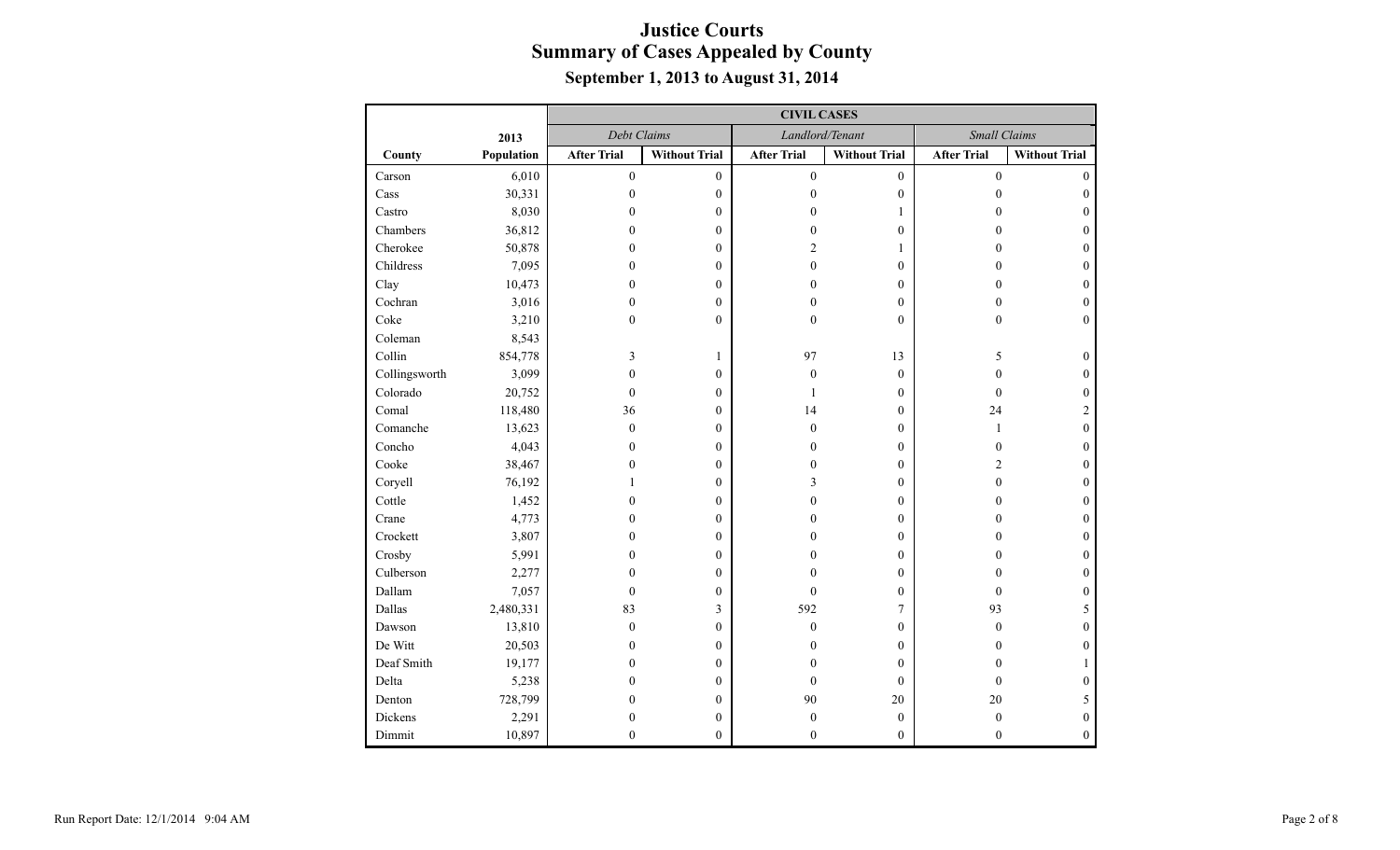|           |            |                        |                      |                    |                             |                    | <b>CRIMINAL CASES</b> |                    |                      |                    |                                 |                    |                      |
|-----------|------------|------------------------|----------------------|--------------------|-----------------------------|--------------------|-----------------------|--------------------|----------------------|--------------------|---------------------------------|--------------------|----------------------|
|           |            |                        |                      |                    | <b>Traffic Misdemeanors</b> |                    |                       |                    |                      |                    | <b>Non-Traffic Misdemeanors</b> |                    |                      |
|           | 2013       |                        | Non-Parking          |                    | Parking                     |                    | County Ordinance      |                    | Penal Code           |                    | Other State Law                 |                    | County Ordinance     |
| County    | Population | <b>After Trial</b>     | <b>Without Trial</b> | <b>After Trial</b> | <b>Without Trial</b>        | <b>After Trial</b> | <b>Without Trial</b>  | <b>After Trial</b> | <b>Without Trial</b> | <b>After Trial</b> | <b>Without Trial</b>            | <b>After Trial</b> | <b>Without Trial</b> |
| Donley    | 3,522      | $\theta$               | 23                   | $\theta$           | $\overline{0}$              | $\Omega$           | $\Omega$              | $\theta$           | $\theta$             | $\Omega$           | $\theta$                        | $\theta$           |                      |
| Duval     | 11,640     |                        | $\Omega$             |                    |                             |                    |                       |                    |                      |                    |                                 |                    |                      |
| Eastland  | 18,245     | 68                     | $\Omega$             |                    |                             |                    |                       |                    |                      |                    |                                 |                    |                      |
| Ector     | 149,378    | $\Omega$               | 95                   |                    |                             |                    |                       |                    |                      |                    | 34                              |                    |                      |
| Edwards   | 1,884      |                        |                      |                    | $\Omega$                    |                    | $\Omega$              |                    |                      |                    | $\Omega$                        |                    |                      |
| El Paso   | 827,718    |                        | $\Omega$             |                    | $\Omega$                    |                    | $\Omega$              |                    |                      |                    |                                 |                    |                      |
| Ellis     | 155,976    |                        |                      |                    | $\Omega$                    |                    | $\Omega$              |                    |                      |                    |                                 |                    |                      |
| Erath     | 39,658     |                        | 12                   |                    | $\Omega$                    |                    | $\Omega$              |                    |                      |                    |                                 |                    |                      |
| Falls     | 17,493     | $\Omega$               | 5                    |                    | $\Omega$                    |                    | $\Omega$              | $\Omega$           | $\Omega$             |                    |                                 |                    |                      |
| Fannin    | 33,659     |                        |                      |                    |                             |                    |                       |                    |                      |                    |                                 |                    |                      |
| Fayette   | 24,821     |                        | $\overline{2}$       |                    | $\overline{0}$              |                    | $\Omega$              |                    | $\Omega$             |                    |                                 |                    |                      |
| Fisher    | 3,856      |                        | $\Omega$             |                    | $\Omega$                    |                    | $\Omega$              |                    |                      |                    |                                 |                    |                      |
| Floyd     | 6,230      |                        | $\Omega$             |                    | 0                           |                    |                       |                    |                      |                    |                                 |                    |                      |
| Foard     | 1,277      |                        |                      |                    | $\Omega$                    |                    |                       |                    |                      |                    |                                 |                    |                      |
| Fort Bend | 652,365    |                        | $\theta$             |                    |                             |                    |                       |                    |                      |                    |                                 |                    |                      |
| Franklin  | 10,660     |                        | 21                   |                    |                             |                    |                       |                    |                      |                    |                                 |                    |                      |
| Freestone | 19,646     | 6                      |                      |                    | 5                           |                    |                       |                    |                      | 32                 |                                 |                    |                      |
| Frio      | 18,065     | 38                     | 34                   |                    |                             |                    |                       |                    |                      |                    |                                 |                    |                      |
| Gaines    | 18,921     | $\theta$               | 56                   |                    |                             |                    |                       |                    |                      |                    |                                 |                    |                      |
| Galveston | 306,782    | 37                     | 53                   |                    |                             |                    |                       | 25                 | $\mathcal{D}$        | 17                 | 11                              |                    |                      |
| Garza     | 6,317      | $\Omega$               | -6                   |                    |                             |                    |                       |                    |                      |                    |                                 |                    |                      |
| Gillespie | 25,357     |                        | 13                   |                    |                             |                    |                       |                    |                      |                    |                                 |                    |                      |
| Glasscock | 1,251      | $\theta$               | 182                  |                    |                             |                    |                       |                    |                      |                    |                                 |                    |                      |
| Goliad    | 7,465      | 17                     | $\overline{0}$       |                    | 0                           |                    |                       |                    |                      |                    |                                 |                    |                      |
| Gonzales  | 20,312     | $\boldsymbol{\Lambda}$ | 5                    |                    |                             |                    |                       |                    |                      |                    |                                 |                    |                      |
| Gray      | 23,043     | 15                     |                      |                    | $\Omega$                    |                    | $\Omega$              |                    |                      |                    |                                 |                    |                      |
| Grayson   | 122,353    |                        | 6                    |                    |                             |                    |                       |                    |                      |                    |                                 |                    |                      |
| Gregg     | 123,024    |                        | $\mathcal{E}$        |                    |                             |                    |                       |                    |                      |                    |                                 |                    |                      |
| Grimes    | 26,859     |                        |                      |                    |                             |                    |                       |                    |                      |                    |                                 |                    |                      |
| Guadalupe | 143,183    |                        | 29                   |                    |                             |                    |                       |                    |                      |                    |                                 |                    |                      |
| Hale      | 35,764     |                        |                      |                    |                             |                    |                       |                    |                      |                    |                                 |                    |                      |
| Hall      | 3,239      |                        | $\Omega$             |                    |                             |                    |                       |                    |                      |                    |                                 |                    |                      |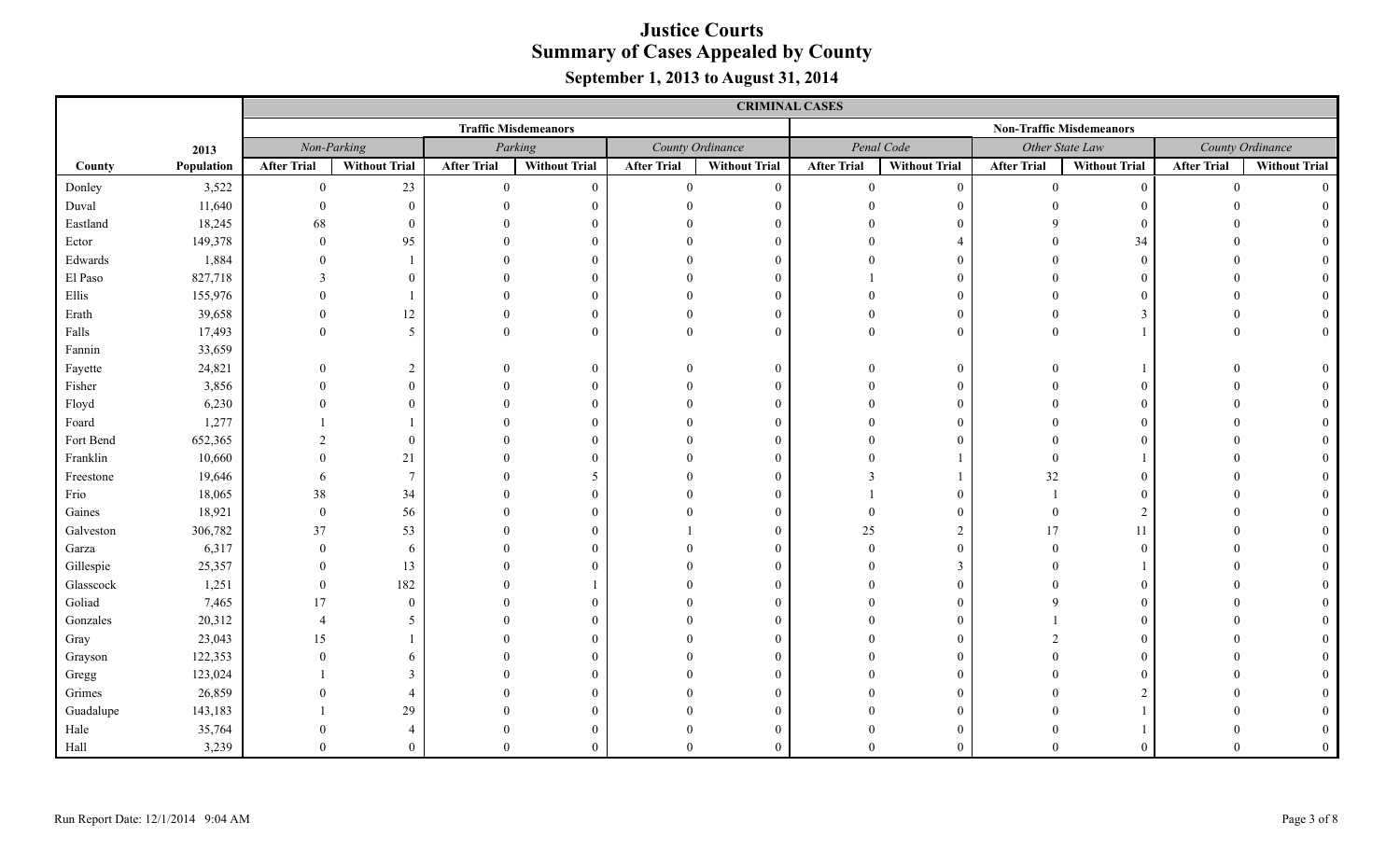|           |            |                    |                      | <b>CIVIL CASES</b> |                      |                     |                      |
|-----------|------------|--------------------|----------------------|--------------------|----------------------|---------------------|----------------------|
|           | 2013       | Debt Claims        |                      | Landlord/Tenant    |                      | <b>Small Claims</b> |                      |
| County    | Population | <b>After Trial</b> | <b>Without Trial</b> | <b>After Trial</b> | <b>Without Trial</b> | <b>After Trial</b>  | <b>Without Trial</b> |
| Donley    | 3,522      | $\boldsymbol{0}$   | $\boldsymbol{0}$     | $\boldsymbol{0}$   | $\boldsymbol{0}$     | $\boldsymbol{0}$    | $\theta$             |
| Duval     | 11,640     | $\boldsymbol{0}$   | $\boldsymbol{0}$     | $\mathbf{0}$       | $\mathbf{0}$         | $\theta$            | $\overline{0}$       |
| Eastland  | 18,245     | 1                  | $\boldsymbol{0}$     | $\theta$           | $\mathbf{0}$         | $\theta$            | $\overline{0}$       |
| Ector     | 149,378    | $\mathbf{0}$       | $\boldsymbol{0}$     | $\mathbf{0}$       | 3                    | $\theta$            | $\overline{0}$       |
| Edwards   | 1,884      | $\theta$           | $\boldsymbol{0}$     | $\boldsymbol{0}$   | $\mathbf{0}$         | $\boldsymbol{0}$    | $\boldsymbol{0}$     |
| El Paso   | 827,718    | $\mathbf{0}$       | $\boldsymbol{0}$     | 22                 | 2                    | 3                   | $\overline{0}$       |
| Ellis     | 155,976    | $\theta$           | $\overline{0}$       | $\mathbf{1}$       | $\mathbf{0}$         | $\theta$            | $\overline{0}$       |
| Erath     | 39,658     | 1                  | $\mathbf{0}$         | $\mathbf{1}$       | $\mathbf{0}$         |                     | $\overline{0}$       |
| Falls     | 17,493     | $\overline{0}$     | $\overline{0}$       | $\boldsymbol{0}$   | $\mathbf{0}$         | $\theta$            | $\mathbf{0}$         |
| Fannin    | 33,659     |                    |                      |                    |                      |                     |                      |
| Fayette   | 24,821     | $\boldsymbol{0}$   | $\boldsymbol{0}$     | 1                  | $\mathbf{0}$         | $\theta$            | 1                    |
| Fisher    | 3,856      | $\theta$           | $\mathbf{0}$         | $\theta$           | $\theta$             | 0                   | $\overline{0}$       |
| Floyd     | 6,230      | $\mathbf{0}$       | $\boldsymbol{0}$     | $\theta$           | $\theta$             | $\theta$            | $\overline{0}$       |
| Foard     | 1,277      | $\boldsymbol{0}$   | $\boldsymbol{0}$     | $\mathbf{0}$       | $\mathbf{0}$         | $\theta$            | $\overline{0}$       |
| Fort Bend | 652,365    | $\overline{2}$     | $\boldsymbol{0}$     | 89                 | 33                   | 12                  |                      |
| Franklin  | 10,660     | $\boldsymbol{0}$   | $\boldsymbol{0}$     | $\boldsymbol{0}$   | $\boldsymbol{0}$     | $\mathfrak{2}$      | $\mathbf{0}$         |
| Freestone | 19,646     | $\mathbf{0}$       | $\boldsymbol{0}$     | $\mathbf{1}$       | $\mathbf{0}$         | $\overline{0}$      | $\boldsymbol{0}$     |
| Frio      | 18,065     | $\boldsymbol{0}$   | $\boldsymbol{0}$     | $\boldsymbol{0}$   | $\mathbf{0}$         | $\theta$            | $\overline{0}$       |
| Gaines    | 18,921     | $\theta$           | $\mathbf{0}$         | $\mathbf{0}$       | $\mathbf{0}$         | $\theta$            | $\mathbf{0}$         |
| Galveston | 306,782    | 1                  | $\boldsymbol{0}$     | 45                 | $\mathbf{0}$         | 16                  | $\boldsymbol{0}$     |
| Garza     | 6,317      | $\theta$           | $\overline{0}$       | $\mathbf{0}$       | $\Omega$             | $\theta$            | $\overline{0}$       |
| Gillespie | 25,357     | $\mathbf{0}$       | $\boldsymbol{0}$     | $\mathbf{0}$       | $\overline{2}$       |                     | $\overline{0}$       |
| Glasscock | 1,251      | $\theta$           | $\boldsymbol{0}$     | $\theta$           | $\theta$             | $\theta$            | $\overline{0}$       |
| Goliad    | 7,465      | $\theta$           | $\mathbf{0}$         | $\theta$           | $\theta$             | $\theta$            | $\overline{0}$       |
| Gonzales  | 20,312     | $\mathbf{0}$       | $\boldsymbol{0}$     | 1                  | 0                    | 0                   | $\mathbf{0}$         |
| Gray      | 23,043     | $\mathbf{0}$       | $\mathbf{0}$         | $\mathbf{0}$       | $\theta$             | $\theta$            | $\boldsymbol{0}$     |
| Grayson   | 122,353    | $\mathbf{0}$       | $\boldsymbol{0}$     | $20\,$             | $\mathbf{0}$         | 43                  | 3                    |
| Gregg     | 123,024    | 3                  | $\boldsymbol{0}$     | 3                  | $\theta$             | $\overline{2}$      | $\overline{0}$       |
| Grimes    | 26,859     | $\mathbf{0}$       | 1                    | $\boldsymbol{0}$   | 3                    | $\theta$            | $\overline{0}$       |
| Guadalupe | 143,183    | $\theta$           | $\boldsymbol{0}$     | $\overline{2}$     | 1                    | $\theta$            | 1                    |
| Hale      | 35,764     | $\mathbf{0}$       | $\boldsymbol{0}$     | $\boldsymbol{0}$   | $\mathbf{0}$         | $\theta$            | $\mathbf{0}$         |
| Hall      | 3,239      | $\mathbf{0}$       | $\overline{0}$       | $\mathbf{0}$       | $\Omega$             | $\theta$            | $\boldsymbol{0}$     |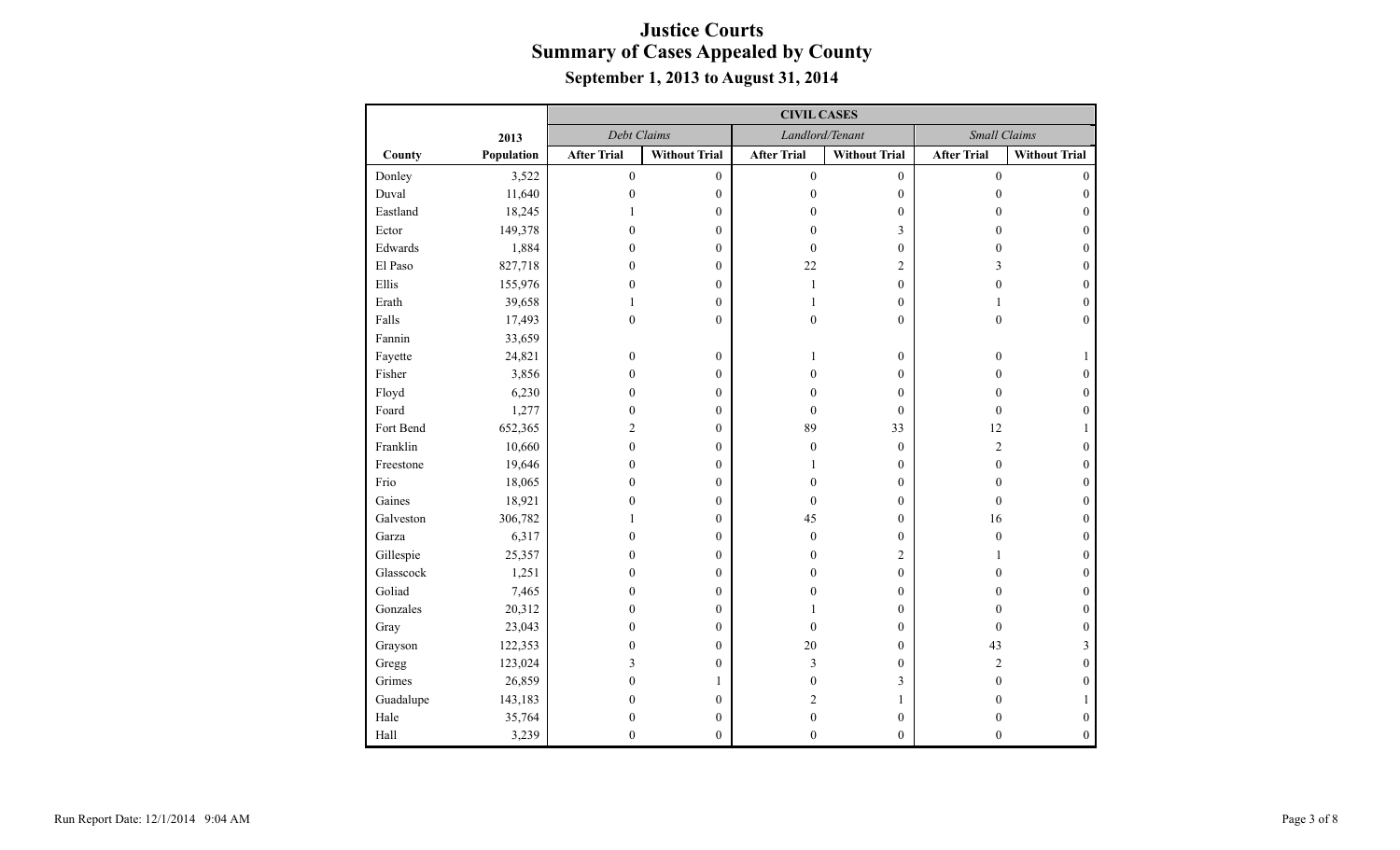|            |            | <b>CRIMINAL CASES</b><br><b>Traffic Misdemeanors</b> |                      |                    |                      |                    |                      |                    |                      |                    |                                 |                    |                      |
|------------|------------|------------------------------------------------------|----------------------|--------------------|----------------------|--------------------|----------------------|--------------------|----------------------|--------------------|---------------------------------|--------------------|----------------------|
|            |            |                                                      |                      |                    |                      |                    |                      |                    |                      |                    | <b>Non-Traffic Misdemeanors</b> |                    |                      |
|            | 2013       |                                                      | Non-Parking          |                    | Parking              |                    | County Ordinance     |                    | Penal Code           |                    | Other State Law                 |                    | County Ordinance     |
| County     | Population | <b>After Trial</b>                                   | <b>Without Trial</b> | <b>After Trial</b> | <b>Without Trial</b> | <b>After Trial</b> | <b>Without Trial</b> | <b>After Trial</b> | <b>Without Trial</b> | <b>After Trial</b> | <b>Without Trial</b>            | <b>After Trial</b> | <b>Without Trial</b> |
| Hamilton   | 8,310      | $\theta$                                             | $\overline{2}$       | $\theta$           | $\mathbf{0}$         | $\Omega$           | $\boldsymbol{0}$     | $\overline{0}$     | $\mathbf{0}$         | $\theta$           | $\theta$                        | $\theta$           |                      |
| Hansford   | 5,555      |                                                      | $\Omega$             |                    |                      |                    | $\Omega$             |                    | $\Omega$             |                    |                                 |                    |                      |
| Hardeman   | 4,016      |                                                      | $\mathcal{E}$        |                    |                      |                    | $\theta$             |                    | $\Omega$             |                    |                                 |                    |                      |
| Hardin     | 55,417     |                                                      | $\mathcal{E}$        |                    | $\Omega$             |                    | $\overline{0}$       |                    |                      |                    |                                 |                    |                      |
| Harris     | 4,336,853  | 84                                                   | 47                   |                    | $\Omega$             |                    | $\overline{0}$       | 10                 |                      | 11                 |                                 |                    |                      |
| Harrison   | 66,886     |                                                      | $\Omega$             |                    | $\Omega$             |                    | $\boldsymbol{0}$     |                    | $\Omega$             | $\Omega$           |                                 |                    |                      |
| Hartley    | 6,100      |                                                      | 2                    |                    | $\Omega$             |                    | $\boldsymbol{0}$     |                    | $\Omega$             | 12                 |                                 |                    |                      |
| Haskell    | 5,875      |                                                      | 6                    |                    | $\Omega$             |                    | $\boldsymbol{0}$     |                    | $\Omega$             | $\Omega$           | $\Omega$                        |                    |                      |
| Hays       | 176,026    |                                                      | 6                    |                    | $\Omega$             |                    | $\overline{0}$       |                    | $\Omega$             |                    | $\Omega$                        |                    |                      |
| Hemphill   | 4,158      |                                                      |                      |                    | $\Omega$             |                    | $\overline{0}$       |                    | $\Omega$             |                    | $\Omega$                        |                    |                      |
| Henderson  | 78,675     | 39                                                   | $\overline{0}$       |                    | $\Omega$             |                    | $\mathbf{0}$         |                    | $\theta$             | 16                 | $\Omega$                        |                    |                      |
| Hidalgo    | 815,996    | $\overline{0}$                                       | $\overline{0}$       |                    | $\theta$             |                    | $\boldsymbol{0}$     |                    | $\theta$             |                    | $\Omega$                        |                    |                      |
| Hill       | 34,823     | 3                                                    | 22                   |                    | $\Omega$             |                    | $\overline{0}$       |                    | $\theta$             |                    |                                 |                    |                      |
| Hockley    | 23,530     | 5                                                    | 11                   |                    | $\Omega$             |                    | $\overline{0}$       |                    |                      |                    |                                 |                    |                      |
| Hood       | 52,905     | 15                                                   | 10                   |                    | $\Omega$             |                    | $\overline{0}$       |                    |                      |                    |                                 |                    |                      |
| Hopkins    | 35,565     | $\Omega$                                             | 11                   |                    |                      |                    | $\boldsymbol{0}$     |                    | $\Omega$             |                    |                                 |                    |                      |
| Houston    | 22,911     |                                                      | 6                    |                    |                      |                    | $\theta$             |                    | $\theta$             |                    |                                 |                    |                      |
| Howard     | 36,147     |                                                      | 28                   |                    |                      |                    |                      |                    | $\Omega$             |                    |                                 |                    |                      |
| Hudspeth   | 3,318      |                                                      | $\overline{0}$       |                    |                      |                    | $\theta$             |                    | $\Omega$             |                    | $\Omega$                        |                    |                      |
| Hunt       | 87,048     |                                                      | 143                  |                    |                      |                    | $\overline{0}$       |                    | $\Omega$             |                    | 22                              |                    |                      |
| Hutchinson | 21,819     |                                                      | 3                    |                    | $\Omega$             |                    | $\boldsymbol{0}$     |                    | $\Omega$             |                    | $\mathcal{D}$                   |                    |                      |
| Irion      | 1,612      |                                                      | 35                   |                    | $\Omega$             |                    | $\mathbf{0}$         |                    | $\Omega$             |                    |                                 |                    |                      |
| Jack       | 8,957      |                                                      | $\overline{4}$       |                    | $\Omega$             |                    | $\overline{0}$       |                    | $\Omega$             |                    |                                 |                    |                      |
| Jackson    | 14,591     |                                                      | $\theta$             |                    | $\Omega$             |                    | $\overline{0}$       |                    | $\Omega$             |                    |                                 |                    |                      |
| Jasper     | 35,649     |                                                      | $\overline{4}$       |                    | $\Omega$             |                    | $\overline{1}$       |                    | $\Omega$             |                    |                                 |                    |                      |
| Jeff Davis | 2,253      |                                                      | $\mathbf{8}$         |                    | $\Omega$             |                    | $\Omega$             |                    | $\Omega$             |                    |                                 |                    |                      |
| Jefferson  | 252,358    |                                                      | 2                    |                    | $\Omega$             |                    | $\mathbf{0}$         |                    | $\Omega$             |                    |                                 |                    |                      |
| Jim Hogg   | 5,245      |                                                      | $\Omega$             |                    | $\Omega$             |                    | $\theta$             |                    | $\Omega$             |                    |                                 |                    |                      |
| Jim Wells  | 41,680     |                                                      | 2                    |                    | $\Omega$             |                    | $\Omega$             |                    | $\Omega$             |                    |                                 |                    |                      |
| Johnson    | 154,707    |                                                      | 389                  |                    |                      |                    |                      |                    |                      |                    | 77                              |                    |                      |
| Jones      | 19,859     | $\Omega$                                             | 12                   |                    |                      |                    |                      |                    | $\Omega$             |                    | $\Omega$                        |                    |                      |
| Karnes     | 15,081     | $\overline{5}$                                       | 33                   |                    |                      |                    |                      |                    |                      | 12                 | $\mathbf{8}$                    |                    |                      |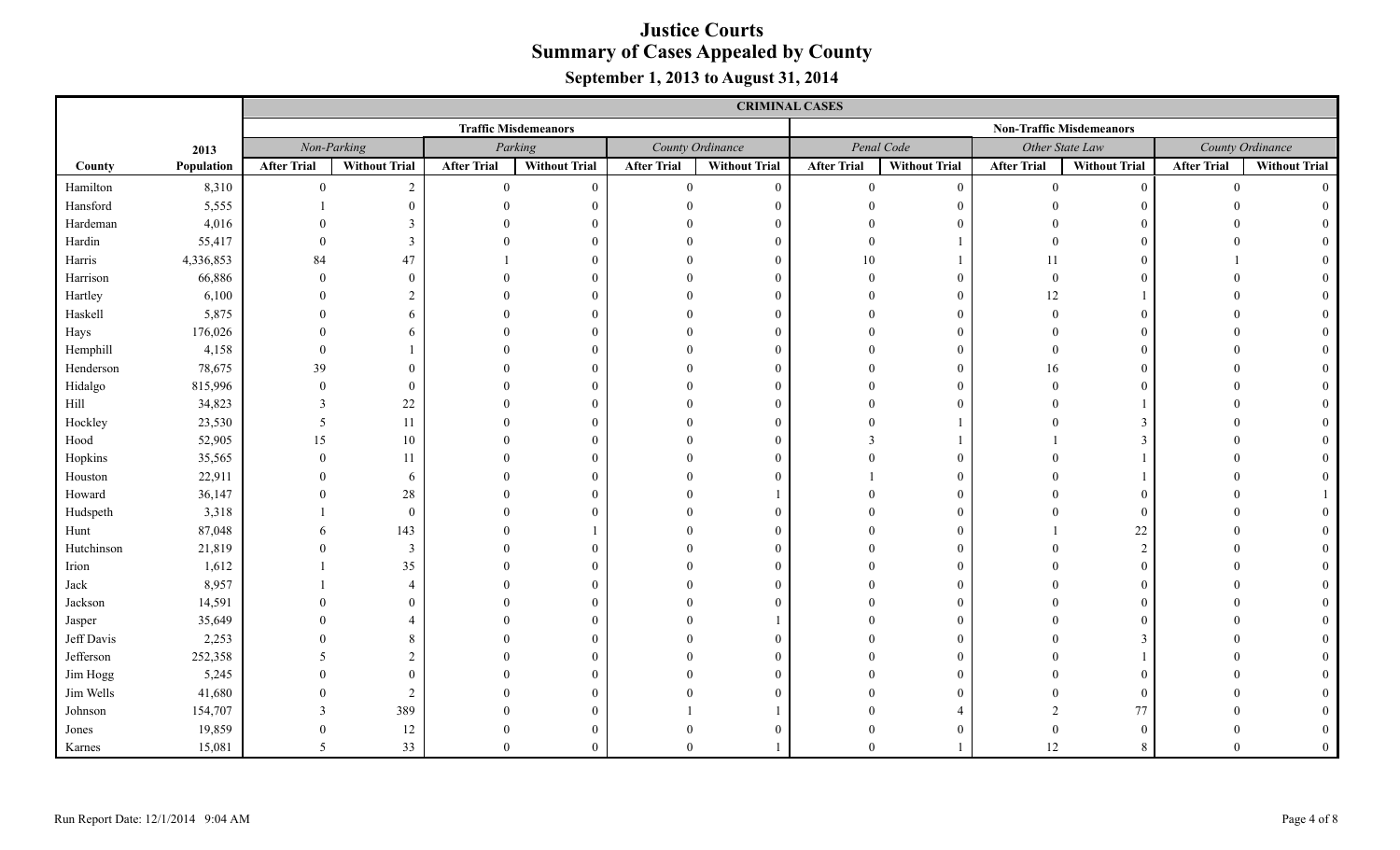|            |            |                    |                      | <b>CIVIL CASES</b> |                      |                     |                      |
|------------|------------|--------------------|----------------------|--------------------|----------------------|---------------------|----------------------|
|            | 2013       | Debt Claims        |                      | Landlord/Tenant    |                      | <b>Small Claims</b> |                      |
| County     | Population | <b>After Trial</b> | <b>Without Trial</b> | <b>After Trial</b> | <b>Without Trial</b> | <b>After Trial</b>  | <b>Without Trial</b> |
| Hamilton   | 8,310      | $\mathbf{0}$       | $\overline{0}$       | $\mathbf{0}$       | $\mathbf{0}$         | $\mathbf{1}$        | $\Omega$             |
| Hansford   | 5,555      | $\mathbf{0}$       | $\boldsymbol{0}$     | $\boldsymbol{0}$   | $\boldsymbol{0}$     | $\mathbf{0}$        | $\overline{0}$       |
| Hardeman   | 4,016      | $\theta$           | $\mathbf{0}$         | $\theta$           | $\mathbf{0}$         | $\theta$            | $\Omega$             |
| Hardin     | 55,417     | $\mathbf{0}$       | $\boldsymbol{0}$     | $\mathbf{0}$       | $\overline{c}$       | $\mathbf{0}$        | $\mathbf{0}$         |
| Harris     | 4,336,853  | 7                  | $\boldsymbol{0}$     | 1,221              | $\mathbf{0}$         | 91                  | $\overline{0}$       |
| Harrison   | 66,886     | $\mathbf{0}$       | $\boldsymbol{0}$     | $\boldsymbol{0}$   | $\mathbf{0}$         | $\mathbf{0}$        | $\overline{0}$       |
| Hartley    | 6,100      | $\theta$           | $\mathbf{0}$         | $\mathbf{0}$       | 1                    | $\theta$            | $\overline{0}$       |
| Haskell    | 5,875      | $\mathbf{0}$       | $\boldsymbol{0}$     | $\mathbf{0}$       | $\mathbf{0}$         | $\theta$            | $\overline{0}$       |
| Hays       | 176,026    | 1                  | $\boldsymbol{0}$     | 15                 | 3                    | 6                   | $\Omega$             |
| Hemphill   | 4,158      | $\mathbf{0}$       | $\boldsymbol{0}$     | $\mathbf{0}$       | $\mathbf{0}$         | $\theta$            | $\Omega$             |
| Henderson  | 78,675     | 8                  | $\boldsymbol{0}$     | $\overline{2}$     | $\mathbf{0}$         | $\overline{2}$      | $\overline{0}$       |
| Hidalgo    | 815,996    | 3                  | $\mathbf{0}$         | 28                 | $\mathbf{0}$         | 6                   | $\mathbf{0}$         |
| Hill       | 34,823     | $\mathbf{0}$       | $\boldsymbol{0}$     | $\boldsymbol{0}$   | $\mathbf{0}$         | $\theta$            | $\overline{0}$       |
| Hockley    | 23,530     | $\mathbf{0}$       | $\boldsymbol{0}$     | 1                  | $\mathbf{0}$         | $\overline{4}$      | $\mathbf{0}$         |
| Hood       | 52,905     | 1                  | $\boldsymbol{0}$     | $\mathbf{0}$       | $\mathbf{0}$         | 3                   | $\boldsymbol{0}$     |
| Hopkins    | 35,565     | $\mathbf{0}$       | $\mathbf{0}$         | 3                  | $\mathbf{0}$         | $\overline{c}$      | $\mathbf{0}$         |
| Houston    | 22,911     | $\boldsymbol{0}$   | $\boldsymbol{0}$     | 1                  | $\mathbf{1}$         | $\boldsymbol{0}$    | $\boldsymbol{0}$     |
| Howard     | 36,147     | $\mathbf{0}$       | $\boldsymbol{0}$     | $\overline{0}$     | $\mathbf{0}$         | $\mathbf{0}$        | $\boldsymbol{0}$     |
| Hudspeth   | 3,318      | $\mathbf{0}$       | $\boldsymbol{0}$     | $\mathbf{0}$       | $\mathbf{0}$         | $\theta$            | $\boldsymbol{0}$     |
| Hunt       | 87,048     | $\mathbf{0}$       | $\boldsymbol{0}$     | 24                 | $\mathbf{0}$         | 7                   | $\overline{0}$       |
| Hutchinson | 21,819     | $\boldsymbol{0}$   | $\boldsymbol{0}$     | $\mathbf{1}$       | $\boldsymbol{0}$     | $\mathbf{0}$        | $\boldsymbol{0}$     |
| Irion      | 1,612      | $\mathbf{0}$       | $\mathbf{0}$         | $\mathbf{0}$       | $\theta$             | $\Omega$            | $\mathbf{0}$         |
| Jack       | 8,957      | $\theta$           | $\boldsymbol{0}$     | $\mathbf{0}$       | $\theta$             | $\Omega$            | $\mathbf{0}$         |
| Jackson    | 14,591     | $\theta$           | $\overline{0}$       | $\theta$           | $\theta$             | $\Omega$            | $\Omega$             |
| Jasper     | 35,649     | $\mathbf{0}$       | $\boldsymbol{0}$     | $\overline{c}$     | $\theta$             | 0                   | $\mathbf{0}$         |
| Jeff Davis | 2,253      | $\theta$           | $\mathbf{0}$         | $\mathbf{0}$       | $\theta$             |                     | $\Omega$             |
| Jefferson  | 252,358    | 1                  | $\boldsymbol{0}$     | 7                  | $\theta$             | $\Omega$            | $\mathbf{0}$         |
| Jim Hogg   | 5,245      | $\theta$           | $\mathbf{0}$         | $\mathbf{0}$       | $\theta$             | $\Omega$            | $\overline{0}$       |
| Jim Wells  | 41,680     | $\mathbf{0}$       | $\boldsymbol{0}$     | 3                  | 1                    |                     | 1                    |
| Johnson    | 154,707    | $\theta$           | $\mathbf{0}$         | 6                  | $\theta$             | $\overline{2}$      | $\overline{0}$       |
| Jones      | 19,859     | $\boldsymbol{0}$   | $\boldsymbol{0}$     | $\boldsymbol{0}$   | $\boldsymbol{0}$     | $\boldsymbol{0}$    | $\boldsymbol{0}$     |
| Karnes     | 15,081     | $\mathbf{0}$       | $\overline{0}$       | $\mathbf{0}$       | $\theta$             | $\mathbf{0}$        | $\boldsymbol{0}$     |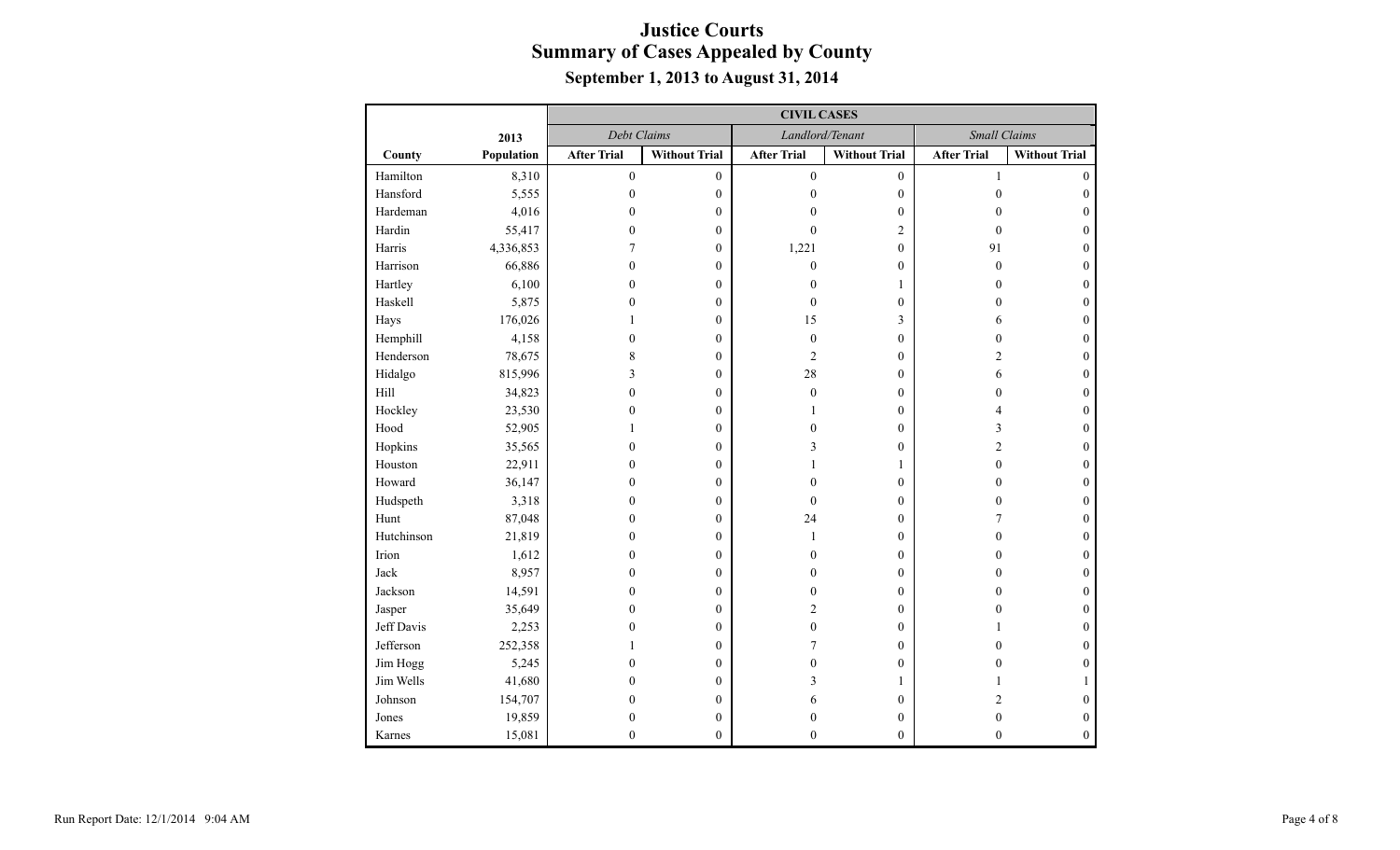|           |            | <b>CRIMINAL CASES</b> |                      |                    |                             |                    |                      |                    |                      |                        |                                 |                    |                      |
|-----------|------------|-----------------------|----------------------|--------------------|-----------------------------|--------------------|----------------------|--------------------|----------------------|------------------------|---------------------------------|--------------------|----------------------|
|           |            |                       |                      |                    | <b>Traffic Misdemeanors</b> |                    |                      |                    |                      |                        | <b>Non-Traffic Misdemeanors</b> |                    |                      |
|           | 2013       |                       | Non-Parking          |                    | Parking                     |                    | County Ordinance     |                    | Penal Code           |                        | Other State Law                 |                    | County Ordinance     |
| County    | Population | <b>After Trial</b>    | <b>Without Trial</b> | <b>After Trial</b> | <b>Without Trial</b>        | <b>After Trial</b> | <b>Without Trial</b> | <b>After Trial</b> | <b>Without Trial</b> | <b>After Trial</b>     | <b>Without Trial</b>            | <b>After Trial</b> | <b>Without Trial</b> |
| Kaufman   | 108,568    | 26                    | 33                   | $\theta$           | $\mathbf{0}$                | $\Omega$           | $\mathbf{0}$         | $\overline{2}$     | $\overline{1}$       | $\boldsymbol{\Lambda}$ | 6                               | $\theta$           |                      |
| Kendall   | 37,766     | $\Omega$              |                      |                    |                             |                    | $\theta$             |                    |                      |                        |                                 |                    |                      |
| Kenedy    | 412        |                       |                      |                    |                             |                    | $\theta$             |                    | $\Omega$             |                        |                                 |                    |                      |
| Kent      | 807        |                       | $\Omega$             |                    | $\Omega$                    |                    | $\overline{0}$       |                    | $\Omega$             |                        |                                 |                    |                      |
| Kerr      | 49,953     |                       | $\Omega$             |                    | $\theta$                    |                    | $\overline{0}$       |                    | $\Omega$             |                        |                                 |                    |                      |
| Kimble    | 4,481      |                       | $\Omega$             |                    | $\Omega$                    |                    | $\mathbf{0}$         |                    | $\Omega$             |                        |                                 |                    |                      |
| King      | 285        |                       | 5                    |                    | $\Omega$                    |                    | $\boldsymbol{0}$     |                    | $\Omega$             |                        |                                 |                    |                      |
| Kinney    | 3,586      |                       | 29                   |                    | $\Omega$                    |                    | $\boldsymbol{0}$     |                    | -5                   |                        |                                 |                    |                      |
| Kleberg   | 32,101     | 15                    | 6                    |                    | $\Omega$                    |                    | $\overline{0}$       |                    | $\Omega$             |                        |                                 |                    |                      |
| Knox      | 3,767      | $\mathcal{R}$         | 2                    |                    | $\theta$                    |                    | $\overline{0}$       |                    | $\Omega$             |                        |                                 |                    |                      |
| La Salle  | 7,369      | $\Omega$              | 49                   |                    | $\overline{2}$              |                    | $\mathbf{0}$         |                    | $\mathcal{D}$        |                        |                                 |                    |                      |
| Lamar     | 49,426     | $\overline{c}$        | 9                    |                    | $\overline{0}$              |                    | $\boldsymbol{0}$     |                    | $\theta$             |                        | $\Omega$                        |                    |                      |
| Lamb      | 13,775     |                       |                      |                    | $\Omega$                    |                    | $\overline{0}$       |                    |                      |                        | $\Omega$                        |                    |                      |
| Lampasas  | 20,222     |                       | $\overline{2}$       |                    | $\theta$                    |                    | $\overline{0}$       |                    |                      |                        |                                 |                    |                      |
| Lavaca    | 19,581     |                       | 32                   |                    | $\Omega$                    |                    | $\overline{0}$       |                    | $\Omega$             |                        |                                 |                    |                      |
| Lee       | 16,628     |                       | $\overline{0}$       |                    |                             |                    | $\mathbf{0}$         |                    | $\Omega$             |                        |                                 |                    |                      |
| Leon      | 16,742     | $\Omega$              | 34                   |                    | $\overline{c}$              |                    | $\mathbf{0}$         |                    |                      |                        | 54                              |                    |                      |
| Liberty   | 76,907     | 27                    | $\theta$             |                    |                             |                    | $\theta$             |                    | $\Omega$             |                        | $\Omega$                        |                    |                      |
| Limestone | 23,326     | $\Omega$              | $\Omega$             |                    |                             |                    | $\theta$             |                    | $\Omega$             |                        |                                 |                    |                      |
| Lipscomb  | 3,485      |                       |                      |                    | $\Omega$                    |                    | $\overline{0}$       |                    | $\Omega$             |                        |                                 |                    |                      |
| Live Oak  | 11,867     |                       | 5                    |                    | $\Omega$                    |                    | $\mathbf{0}$         |                    | $\Omega$             |                        |                                 |                    |                      |
| Llano     | 19,444     |                       | $\overline{4}$       |                    | $\Omega$                    |                    | $\mathbf{0}$         |                    | $\Omega$             |                        |                                 |                    |                      |
| Loving    | 95         | $^{\circ}$            | 35                   |                    | $\Omega$                    |                    | $\overline{0}$       |                    |                      |                        | C                               |                    |                      |
| Lubbock   | 289,324    | 10                    |                      |                    | $\Omega$                    |                    | $\overline{0}$       |                    | $\Omega$             |                        |                                 |                    |                      |
| Lynn      | 5,723      |                       | $\theta$             |                    | $\Omega$                    |                    | $\overline{0}$       |                    | $\Omega$             |                        |                                 |                    |                      |
| Madison   | 13,781     |                       | $\mathcal{E}$        |                    | $\Omega$                    |                    | $\overline{0}$       |                    | $\Omega$             |                        |                                 |                    |                      |
| Marion    | 10,235     |                       |                      |                    | $\Omega$                    |                    | $\mathbf{0}$         |                    | $\Omega$             |                        |                                 |                    |                      |
| Martin    | 5,312      |                       | 48                   |                    | $\Omega$                    |                    | $\theta$             |                    |                      |                        |                                 |                    |                      |
| Mason     | 4,128      |                       | 2                    |                    | $\Omega$                    |                    | $\theta$             |                    | $\Omega$             |                        |                                 |                    |                      |
| Matagorda | 36,592     |                       | $\Omega$             |                    |                             |                    | $\Omega$             |                    | $\Omega$             |                        |                                 |                    |                      |
| Maverick  | 55,932     |                       | $\Omega$             |                    |                             |                    | $\Omega$             |                    | $\Omega$             |                        |                                 |                    |                      |
| McCulloch | 8,330      |                       | $\Omega$             |                    |                             |                    | $\Omega$             |                    | $\Omega$             | $\Omega$               | $\Omega$                        |                    |                      |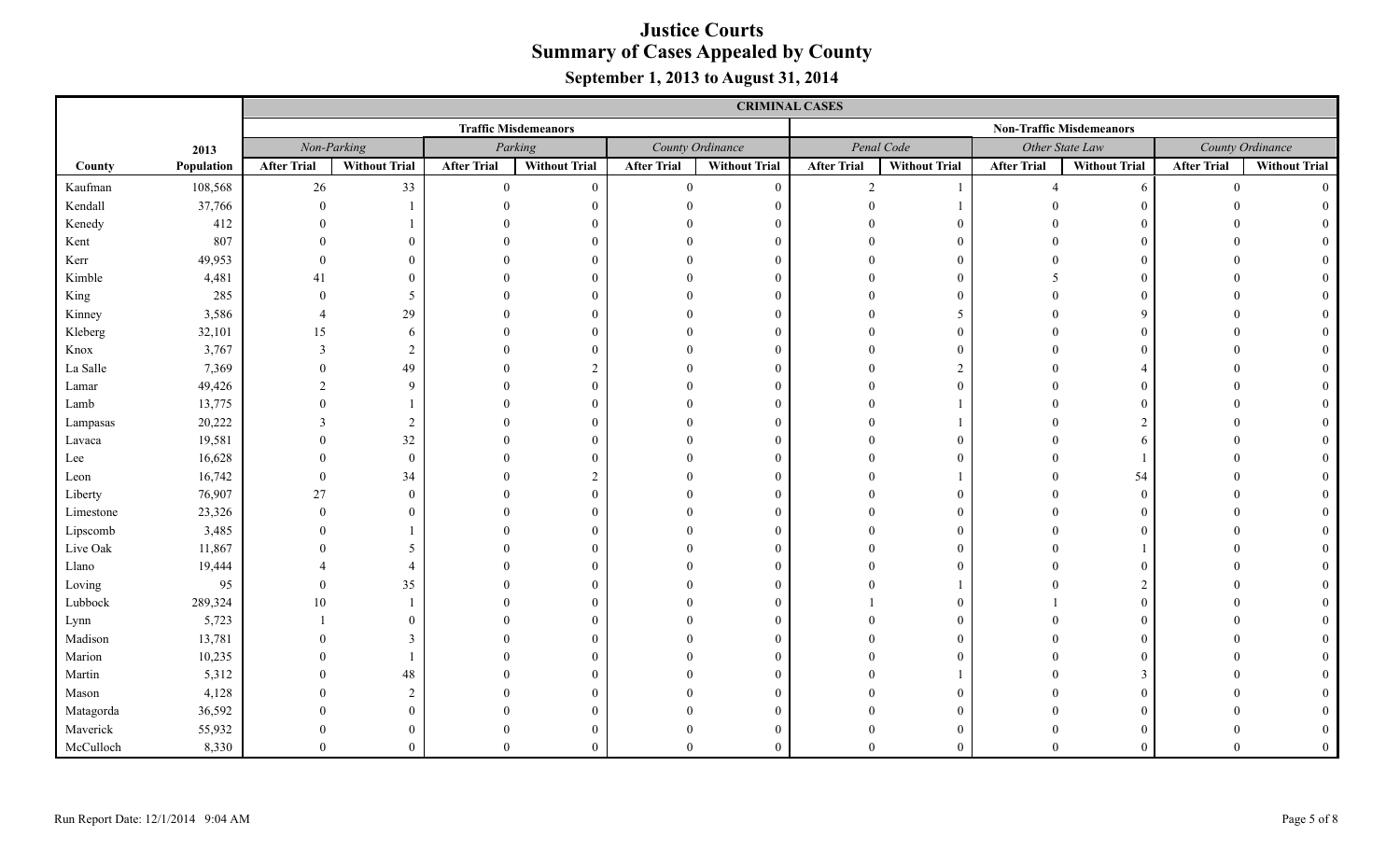|           |            |                    |                      | <b>CIVIL CASES</b> |                      |                     |                      |
|-----------|------------|--------------------|----------------------|--------------------|----------------------|---------------------|----------------------|
|           | 2013       | Debt Claims        |                      | Landlord/Tenant    |                      | <b>Small Claims</b> |                      |
| County    | Population | <b>After Trial</b> | <b>Without Trial</b> | <b>After Trial</b> | <b>Without Trial</b> | <b>After Trial</b>  | <b>Without Trial</b> |
| Kaufman   | 108,568    | $\boldsymbol{0}$   | $\overline{0}$       | $\mathbf{1}$       | 6                    | $\mathbf{1}$        | 5                    |
| Kendall   | 37,766     | $\mathbf{1}$       | $\boldsymbol{0}$     | $\overline{0}$     | 1                    | 3                   | $\overline{0}$       |
| Kenedy    | 412        | $\theta$           | $\boldsymbol{0}$     | $\theta$           | $\mathbf{0}$         | $\theta$            | 0                    |
| Kent      | 807        | $\mathbf{0}$       | $\boldsymbol{0}$     | $\theta$           | $\boldsymbol{0}$     | 0                   | $\overline{0}$       |
| Kerr      | 49,953     | $\mathbf{0}$       | $\boldsymbol{0}$     | $\theta$           | $\mathbf{0}$         | 0                   | $\mathbf{0}$         |
| Kimble    | 4,481      | $\mathbf{0}$       | $\boldsymbol{0}$     | $\mathbf{0}$       | $\mathbf{0}$         | $\theta$            | $\overline{0}$       |
| King      | 285        | $\mathbf{0}$       | $\boldsymbol{0}$     | $\theta$           | $\mathbf{0}$         | $\theta$            | $\overline{0}$       |
| Kinney    | 3,586      | $\mathbf{0}$       | $\boldsymbol{0}$     | $\theta$           | $\mathbf{0}$         | $\theta$            | $\overline{0}$       |
| Kleberg   | 32,101     | $\theta$           | $\overline{0}$       | 1                  | $\theta$             | $\Omega$            | $\Omega$             |
| Knox      | 3,767      | $\mathbf{0}$       | $\boldsymbol{0}$     | $\theta$           | $\mathbf{0}$         | 0                   | 0                    |
| La Salle  | 7,369      | $\mathbf{0}$       | $\boldsymbol{0}$     | $\theta$           | $\mathbf{0}$         | 0                   | $\Omega$             |
| Lamar     | 49,426     | $\mathbf{0}$       | $\boldsymbol{0}$     | $\theta$           | $\mathbf{0}$         | 0                   | $\overline{0}$       |
| Lamb      | 13,775     | $\mathbf{0}$       | $\boldsymbol{0}$     | $\theta$           | $\mathbf{0}$         | $\theta$            | $\Omega$             |
| Lampasas  | 20,222     | $\mathbf{0}$       | $\boldsymbol{0}$     |                    | $\mathbf{0}$         | $\theta$            | $\overline{0}$       |
| Lavaca    | 19,581     | $\mathbf{0}$       | $\boldsymbol{0}$     | $\theta$           | $\mathbf{0}$         | $\theta$            | $\mathbf{0}$         |
| Lee       | 16,628     | $\mathbf{0}$       | $\boldsymbol{0}$     | $\mathbf{0}$       | $\mathbf{0}$         | 3                   | $\overline{0}$       |
| Leon      | 16,742     | $\mathbf{0}$       | $\boldsymbol{0}$     | $\overline{0}$     | $\mathbf{0}$         | $\overline{0}$      | $\mathbf{0}$         |
| Liberty   | 76,907     | $\mathfrak{2}$     | $\boldsymbol{0}$     | $\overline{c}$     | $\boldsymbol{0}$     | $\overline{2}$      | $\boldsymbol{0}$     |
| Limestone | 23,326     | $\mathbf{0}$       | $\boldsymbol{0}$     | $\mathbf{0}$       | $\mathbf{0}$         | $\theta$            | $\overline{0}$       |
| Lipscomb  | 3,485      | $\mathbf{0}$       | $\boldsymbol{0}$     | $\theta$           | $\boldsymbol{0}$     | $\theta$            | $\overline{0}$       |
| Live Oak  | 11,867     | $\mathbf{0}$       | $\boldsymbol{0}$     |                    | $\mathbf{0}$         | $\theta$            | $\mathbf{0}$         |
| Llano     | 19,444     | 1                  | $\boldsymbol{0}$     | $\theta$           | $\theta$             | $\theta$            | $\overline{0}$       |
| Loving    | 95         | $\theta$           | $\overline{0}$       | $\theta$           | $\theta$             | $\theta$            | $\Omega$             |
| Lubbock   | 289,324    | $\mathbf{0}$       | $\boldsymbol{0}$     | $10\,$             | 1                    | 17                  | $\overline{0}$       |
| Lynn      | 5,723      | $\mathbf{0}$       | $\boldsymbol{0}$     | $\overline{0}$     | $\mathbf{0}$         | $\theta$            | $\mathbf{0}$         |
| Madison   | 13,781     | $\mathbf{0}$       | $\boldsymbol{0}$     | $\theta$           | $\mathbf{0}$         | 0                   | $\overline{0}$       |
| Marion    | 10,235     | $\theta$           | $\boldsymbol{0}$     | $\overline{c}$     | $\mathbf{0}$         | $\theta$            | $\mathbf{0}$         |
| Martin    | 5,312      | $\mathbf{0}$       | $\boldsymbol{0}$     | $\mathbf{0}$       | $\mathbf{0}$         | $\Omega$            | $\boldsymbol{0}$     |
| Mason     | 4,128      | $\theta$           | $\boldsymbol{0}$     | $\theta$           | $\mathbf{0}$         | $\theta$            | $\mathbf{0}$         |
| Matagorda | 36,592     | $\theta$           | $\boldsymbol{0}$     | $\theta$           | $\theta$             |                     | $\Omega$             |
| Maverick  | 55,932     | $\mathbf{0}$       | $\boldsymbol{0}$     | $\mathbf{0}$       | $\boldsymbol{0}$     |                     | $\boldsymbol{0}$     |
| McCulloch | 8,330      | $\boldsymbol{0}$   | $\boldsymbol{0}$     | $\boldsymbol{0}$   | $\mathbf{0}$         | $\boldsymbol{0}$    | $\boldsymbol{0}$     |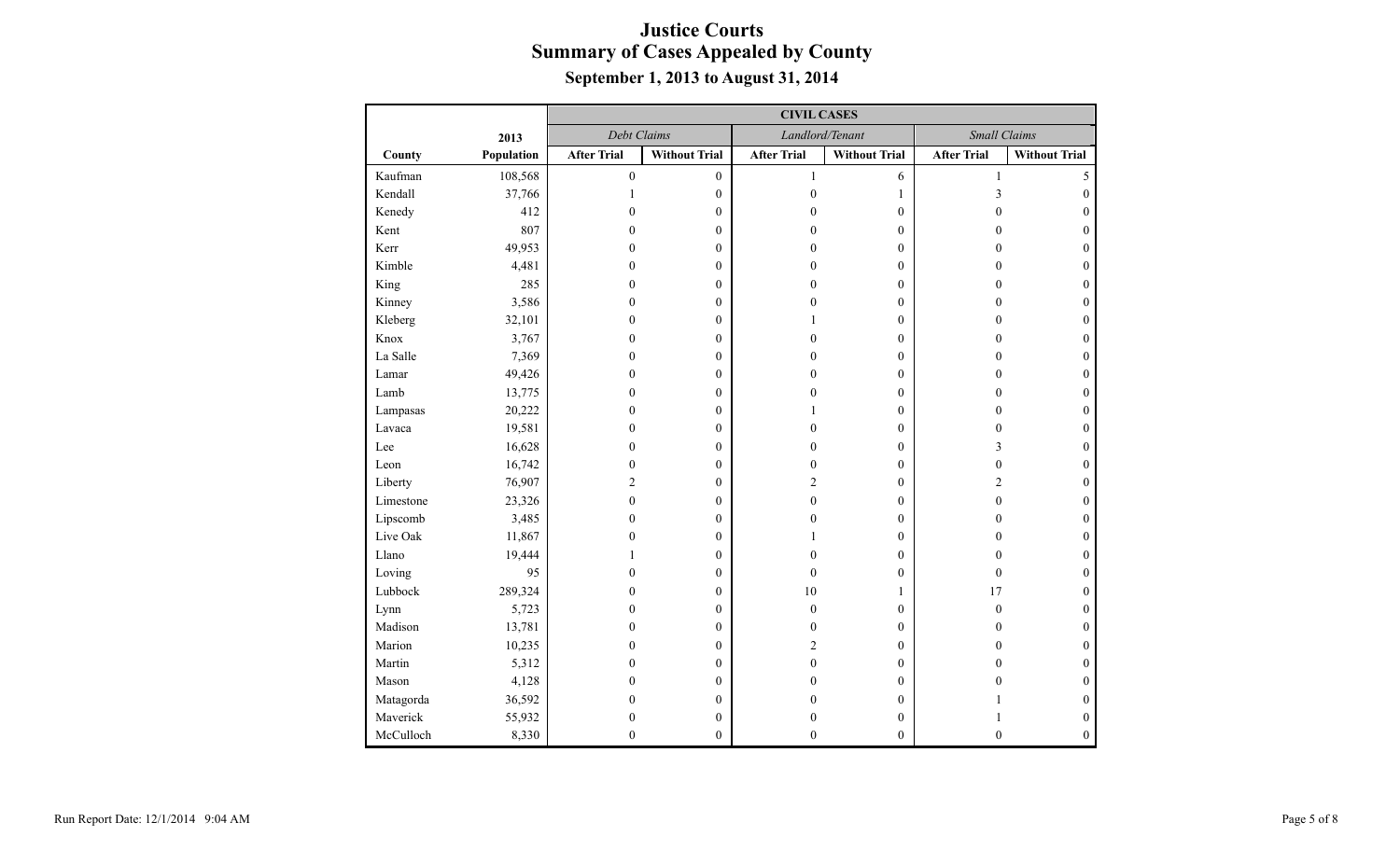|             |            |                    |                      |                    |                             |                    | <b>CRIMINAL CASES</b> |                    |                      |                    |                                 |                    |                      |
|-------------|------------|--------------------|----------------------|--------------------|-----------------------------|--------------------|-----------------------|--------------------|----------------------|--------------------|---------------------------------|--------------------|----------------------|
|             |            |                    |                      |                    | <b>Traffic Misdemeanors</b> |                    |                       |                    |                      |                    | <b>Non-Traffic Misdemeanors</b> |                    |                      |
|             | 2013       |                    | Non-Parking          |                    | Parking                     |                    | County Ordinance      |                    | Penal Code           |                    | Other State Law                 |                    | County Ordinance     |
| County      | Population | <b>After Trial</b> | <b>Without Trial</b> | <b>After Trial</b> | <b>Without Trial</b>        | <b>After Trial</b> | <b>Without Trial</b>  | <b>After Trial</b> | <b>Without Trial</b> | <b>After Trial</b> | <b>Without Trial</b>            | <b>After Trial</b> | <b>Without Trial</b> |
| McLennan    | 241,481    | $\theta$           | $\Omega$             | $\Omega$           | $\mathbf{0}$                | $\Omega$           | $\boldsymbol{0}$      | $\theta$           | $\mathbf{0}$         | $\theta$           | $\theta$                        | $\Omega$           |                      |
| McMullen    | 764        |                    |                      |                    | $\Omega$                    |                    | $\mathbf{0}$          |                    | $\Omega$             |                    |                                 |                    |                      |
| Medina      | 47,399     |                    | 45                   |                    | $\theta$                    |                    | $\mathbf{0}$          | $\Omega$           | 3                    |                    | $\Omega$                        |                    |                      |
| Menard      | 2,148      |                    |                      |                    |                             |                    |                       |                    |                      |                    |                                 |                    |                      |
| Midland     | 151,468    | 64                 | 12                   |                    | $\mathbf{0}$                |                    | $\mathbf{0}$          |                    | $\theta$             |                    |                                 |                    |                      |
| Milam       | 24,167     | $\Omega$           | 13                   |                    | $\theta$                    |                    | 12                    |                    |                      |                    | $\Omega$                        |                    |                      |
| Mills       | 4,907      |                    |                      |                    | $\Omega$                    |                    | $\boldsymbol{0}$      |                    | $\Omega$             |                    |                                 |                    |                      |
| Mitchell    | 9,402      |                    | 25                   |                    | $\Omega$                    |                    | $\mathbf{0}$          |                    | $\Omega$             |                    |                                 |                    |                      |
| Montague    | 19,503     | 33                 | 12                   |                    | $\Omega$                    |                    | $\mathbf{0}$          |                    | $\Omega$             |                    | $\Omega$                        |                    |                      |
| Montgomery  | 499,137    | 43                 | $\overline{3}$       |                    | $\Omega$                    |                    | $\mathbf{0}$          | 28                 | $\Omega$             |                    |                                 |                    |                      |
| Moore       | 22,141     | $\Omega$           | 15                   |                    | $\Omega$                    |                    | $\mathbf{0}$          |                    | $\mathcal{L}$        |                    | 10                              |                    |                      |
| Morris      | 12,834     |                    | $\Omega$             |                    | $\Omega$                    |                    | $\mathbf{0}$          |                    | $\Omega$             |                    | $\Omega$                        |                    |                      |
| Motley      | 1,196      |                    |                      |                    | $\Omega$                    |                    | $\mathbf{0}$          |                    | $\Omega$             |                    |                                 |                    |                      |
| Nacogdoches | 65,330     |                    | 3                    |                    | $\Omega$                    |                    | $\mathbf{0}$          |                    |                      |                    |                                 |                    |                      |
| Navarro     | 48,038     | 6                  | 58                   |                    | $\Omega$                    |                    | $\overline{0}$        |                    | $\mathcal{R}$        |                    | $\Omega$                        |                    |                      |
| Newton      | 14,140     | 17                 | $\Omega$             |                    | $\Omega$                    |                    | $\mathbf{0}$          |                    | $\Omega$             |                    |                                 |                    |                      |
| Nolan       | 15,037     | $\Omega$           | 25                   |                    | $\Omega$                    |                    | $\mathbf{0}$          |                    | $\theta$             |                    |                                 |                    |                      |
| Nueces      | 352,107    |                    | $\mathcal{D}$        |                    | $\Omega$                    |                    | $\overline{0}$        |                    | $\Omega$             |                    |                                 |                    |                      |
| Ochiltree   | 10,806     |                    | $\Omega$             |                    | $\Omega$                    |                    | $\overline{0}$        |                    | $\Omega$             |                    |                                 |                    |                      |
| Oldham      | 2,102      |                    | $\mathbf Q$          |                    |                             |                    | $\mathbf{0}$          |                    | $^{\circ}$           |                    |                                 |                    |                      |
| Orange      | 82,957     |                    | $\Omega$             |                    |                             |                    | $\mathbf{0}$          |                    | $\Omega$             |                    |                                 |                    |                      |
| Palo Pinto  | 27,889     |                    | $\Omega$             |                    | $\theta$                    |                    | $\mathbf{0}$          |                    | - 0                  |                    |                                 |                    |                      |
| Panola      | 23,870     |                    | $\overline{0}$       |                    | $\theta$                    |                    | $\overline{0}$        |                    | $\Omega$             |                    |                                 |                    |                      |
| Parker      | 121,418    |                    | 101                  |                    | $\Omega$                    |                    | $\overline{0}$        |                    | 6                    |                    |                                 |                    |                      |
| Parmer      | 9,965      |                    | $\overline{0}$       |                    | $\Omega$                    |                    | $\overline{0}$        |                    | $\Omega$             |                    |                                 |                    |                      |
| Pecos       | 15,697     | $\Omega$           | 121                  |                    | $\Omega$                    |                    | $\mathbf{0}$          |                    | $\sim$               |                    |                                 |                    |                      |
| Polk        | 45,790     | 11                 |                      |                    | $\Omega$                    |                    | $\mathbf{0}$          |                    | $^{\circ}$           |                    |                                 |                    |                      |
| Potter      | 121,661    | 14                 | 6                    |                    | $\Omega$                    |                    | $\overline{0}$        |                    | $\Omega$             |                    |                                 |                    |                      |
| Presidio    | 7,201      |                    | 5                    |                    | $\Omega$                    |                    | $\boldsymbol{0}$      |                    |                      |                    |                                 |                    |                      |
| Rains       | 11,065     |                    | 11                   |                    |                             |                    | $\theta$              |                    |                      |                    |                                 |                    |                      |
| Randall     | 126,474    |                    | $\theta$             |                    | $\Omega$                    |                    |                       |                    |                      |                    |                                 |                    |                      |
| Reagan      | 3,601      |                    | 124                  |                    | $\Omega$                    |                    | $\Omega$              |                    |                      |                    |                                 |                    |                      |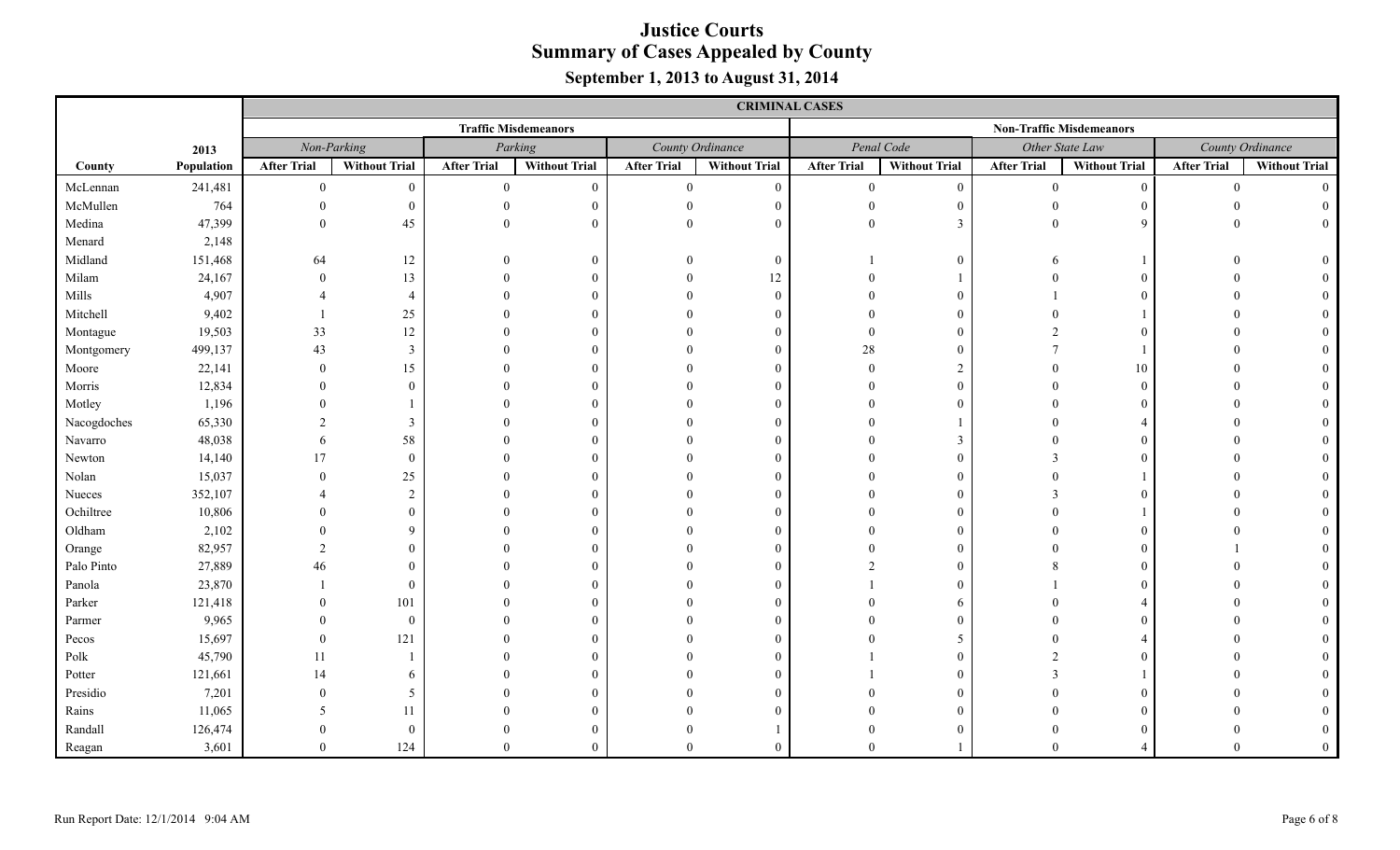|             |            | <b>CIVIL CASES</b><br>Debt Claims<br>Landlord/Tenant<br><b>Small Claims</b> |                      |                    |                      |                    |                      |  |  |
|-------------|------------|-----------------------------------------------------------------------------|----------------------|--------------------|----------------------|--------------------|----------------------|--|--|
|             | 2013       |                                                                             |                      |                    |                      |                    |                      |  |  |
| County      | Population | <b>After Trial</b>                                                          | <b>Without Trial</b> | <b>After Trial</b> | <b>Without Trial</b> | <b>After Trial</b> | <b>Without Trial</b> |  |  |
| McLennan    | 241,481    | $\mathbf{1}$                                                                | $\boldsymbol{0}$     | $\overline{2}$     | $\boldsymbol{0}$     | $\boldsymbol{0}$   | $\theta$             |  |  |
| McMullen    | 764        | $\boldsymbol{0}$                                                            | $\boldsymbol{0}$     | $\boldsymbol{0}$   | $\overline{0}$       | $\mathbf{0}$       | $\overline{0}$       |  |  |
| Medina      | 47,399     | $\overline{0}$                                                              | $\boldsymbol{0}$     | $\boldsymbol{0}$   | $\overline{0}$       | $\mathbf{0}$       | $\boldsymbol{0}$     |  |  |
| Menard      | 2,148      |                                                                             |                      |                    |                      |                    |                      |  |  |
| Midland     | 151,468    | $\boldsymbol{0}$                                                            | $\boldsymbol{0}$     | $\overline{c}$     | $\boldsymbol{0}$     | 1                  | $\boldsymbol{0}$     |  |  |
| Milam       | 24,167     | 1                                                                           | $\boldsymbol{0}$     | $\overline{c}$     | $\theta$             | 3                  | $\overline{0}$       |  |  |
| Mills       | 4,907      | $\mathbf{0}$                                                                | $\boldsymbol{0}$     | $\boldsymbol{0}$   | $\overline{0}$       | $\mathbf{0}$       | $\boldsymbol{0}$     |  |  |
| Mitchell    | 9,402      | $\theta$                                                                    | $\mathbf{0}$         | $\mathbf{0}$       | $\theta$             | 0                  | $\overline{0}$       |  |  |
| Montague    | 19,503     | $\mathbf{0}$                                                                | $\boldsymbol{0}$     | $\mathbf{0}$       | $\overline{0}$       | $\mathbf{0}$       | $\overline{0}$       |  |  |
| Montgomery  | 499,137    | 1                                                                           | $\mathbf{0}$         | 69                 | $\Omega$             | 12                 | $\overline{0}$       |  |  |
| Moore       | 22,141     | $\mathbf{0}$                                                                | $\boldsymbol{0}$     | $\mathbf{0}$       | $\overline{0}$       | $\mathbf{0}$       | $\overline{0}$       |  |  |
| Morris      | 12,834     | $\theta$                                                                    | $\mathbf{0}$         | $\theta$           | $\theta$             | $\Omega$           | $\overline{0}$       |  |  |
| Motley      | 1,196      | $\theta$                                                                    | $\boldsymbol{0}$     | $\mathbf{0}$       | $\theta$             | $\theta$           | $\overline{0}$       |  |  |
| Nacogdoches | 65,330     | $\mathbf{0}$                                                                | $\boldsymbol{0}$     | $\mathbf{0}$       | $\overline{0}$       |                    | $\overline{0}$       |  |  |
| Navarro     | 48,038     | 1                                                                           | $\boldsymbol{0}$     | 6                  | $\mathbf{0}$         | $\Omega$           | $\overline{0}$       |  |  |
| Newton      | 14,140     | $\mathbf{0}$                                                                | $\boldsymbol{0}$     | $\boldsymbol{0}$   | $\overline{0}$       | $\theta$           | $\mathbf{0}$         |  |  |
| Nolan       | 15,037     | $\mathbf{0}$                                                                | $\boldsymbol{0}$     | $\theta$           | $\overline{0}$       | 1                  | $\boldsymbol{0}$     |  |  |
| Nueces      | 352,107    | $\mathbf{0}$                                                                | $\boldsymbol{0}$     | 52                 | $20\,$               | 13                 | $\mathbf{1}$         |  |  |
| Ochiltree   | 10,806     | $\mathbf{0}$                                                                | $\boldsymbol{0}$     | $\boldsymbol{0}$   | $\mathbf{0}$         | $\mathbf{0}$       | $\boldsymbol{0}$     |  |  |
| Oldham      | 2,102      | $\mathbf{0}$                                                                | $\boldsymbol{0}$     | $\mathbf{0}$       | $\overline{0}$       | $\boldsymbol{0}$   | $\boldsymbol{0}$     |  |  |
| Orange      | 82,957     | $\theta$                                                                    | $\overline{0}$       | 6                  | $\theta$             | 3                  | $\overline{0}$       |  |  |
| Palo Pinto  | 27,889     | $\mathbf{0}$                                                                | $\boldsymbol{0}$     | $\mathbf{0}$       | $\mathbf{0}$         | 1                  | $\overline{0}$       |  |  |
| Panola      | 23,870     | $\theta$                                                                    | $\boldsymbol{0}$     | 3                  | $\theta$             | 1                  | $\overline{0}$       |  |  |
| Parker      | 121,418    | $\mathbf{0}$                                                                | $\mathbf{0}$         | $\mathbf{1}$       | $\theta$             | 1                  | $\overline{0}$       |  |  |
| Parmer      | 9,965      | $\mathbf{0}$                                                                | $\boldsymbol{0}$     | $\mathbf{0}$       | $\mathbf{0}$         | $\Omega$           | $\overline{0}$       |  |  |
| Pecos       | 15,697     | $\overline{0}$                                                              | $\boldsymbol{0}$     | 1                  | $\theta$             | 0                  | $\boldsymbol{0}$     |  |  |
| Polk        | 45,790     | $\mathbf{0}$                                                                | $\boldsymbol{0}$     | 1                  | $\overline{0}$       | 0                  | $\overline{0}$       |  |  |
| Potter      | 121,661    | $\theta$                                                                    | $\mathbf{1}$         | 7                  |                      | 3                  | 1                    |  |  |
| Presidio    | 7,201      | $\mathbf{0}$                                                                | 9                    | $\mathbf{0}$       | $\mathbf{0}$         | $\theta$           | $\overline{0}$       |  |  |
| Rains       | 11,065     | 1                                                                           | $\boldsymbol{0}$     | 1                  | $\theta$             | $\theta$           | $\overline{0}$       |  |  |
| Randall     | 126,474    | $\mathbf{0}$                                                                | $\boldsymbol{0}$     | $\boldsymbol{0}$   | $\mathbf{0}$         | 1                  | $\mathbf{0}$         |  |  |
| Reagan      | 3,601      | $\theta$                                                                    | $\overline{0}$       | $\mathbf{0}$       | $\Omega$             | $\theta$           | $\overline{0}$       |  |  |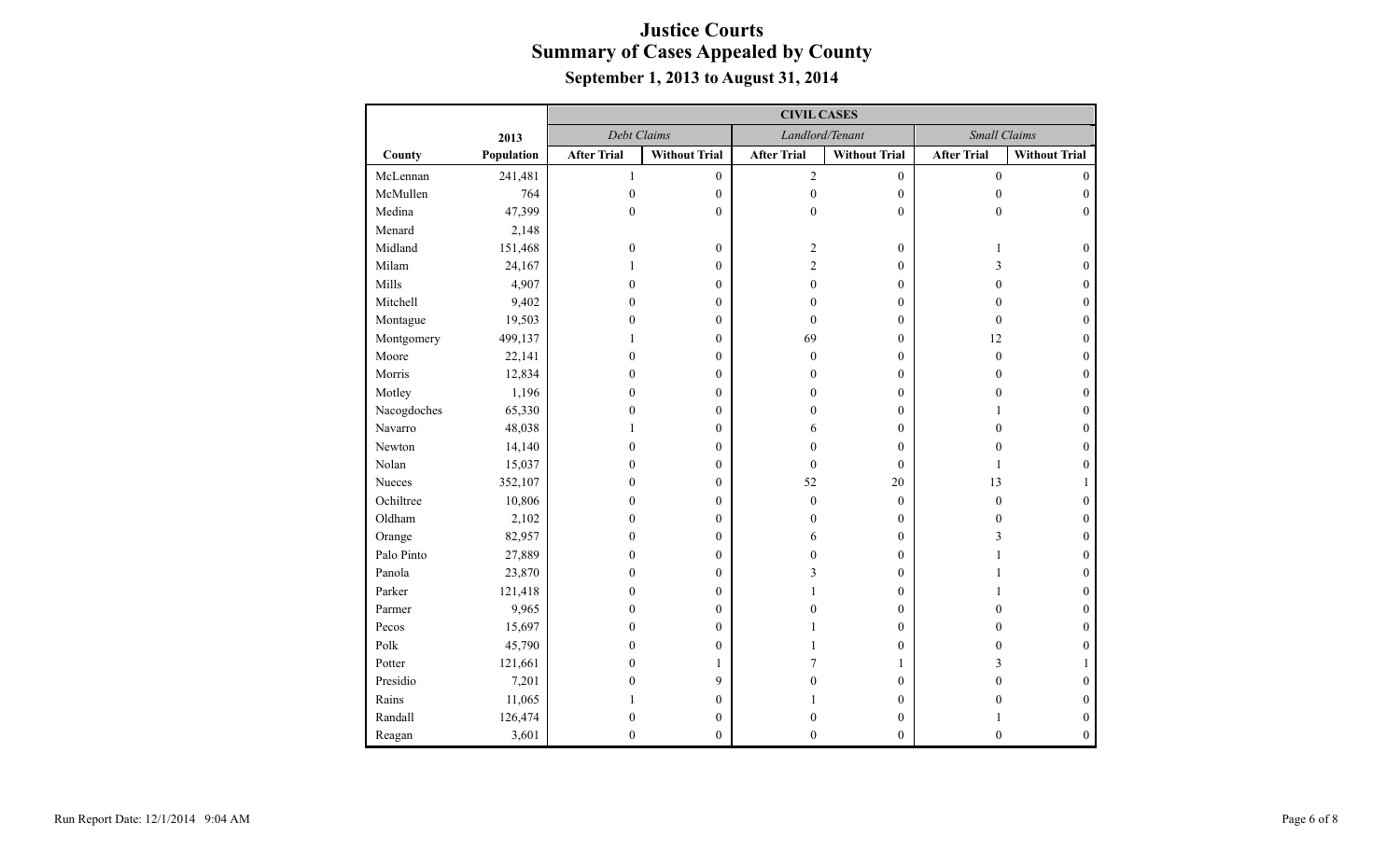|               |            | <b>CRIMINAL CASES</b>       |                      |                    |                      |                    |                      |                                 |                      |                    |                      |                    |                      |
|---------------|------------|-----------------------------|----------------------|--------------------|----------------------|--------------------|----------------------|---------------------------------|----------------------|--------------------|----------------------|--------------------|----------------------|
|               |            | <b>Traffic Misdemeanors</b> |                      |                    |                      |                    |                      | <b>Non-Traffic Misdemeanors</b> |                      |                    |                      |                    |                      |
|               | 2013       | Non-Parking                 |                      | Parking            |                      | County Ordinance   |                      | Penal Code                      |                      | Other State Law    |                      | County Ordinance   |                      |
| County        | Population | <b>After Trial</b>          | <b>Without Trial</b> | <b>After Trial</b> | <b>Without Trial</b> | <b>After Trial</b> | <b>Without Trial</b> | <b>After Trial</b>              | <b>Without Trial</b> | <b>After Trial</b> | <b>Without Trial</b> | <b>After Trial</b> | <b>Without Trial</b> |
| Real          | 3,350      | $\Omega$                    | $\overline{2}$       | $\theta$           | $\overline{0}$       | $\Omega$           | $\mathbf{0}$         | $\Omega$                        | 2                    | $\Omega$           | $\theta$             | $\Omega$           |                      |
| Red River     | 12,470     |                             | $\Omega$             |                    |                      |                    | $\Omega$             |                                 |                      |                    |                      |                    |                      |
| Reeves        | 13,965     |                             | 16                   |                    |                      |                    | $\theta$             |                                 |                      |                    |                      |                    |                      |
| Refugio       | 7,305      |                             | 42                   |                    | 0                    |                    | $\overline{0}$       |                                 |                      |                    |                      |                    |                      |
| Roberts       | 831        |                             | 13                   |                    | $\Omega$             |                    | $\overline{0}$       |                                 |                      |                    |                      |                    |                      |
| Robertson     | 16,486     |                             | 55                   |                    | $\Omega$             |                    | $\overline{0}$       |                                 |                      |                    |                      |                    |                      |
| Rockwall      | 85,245     |                             | 25                   |                    | $\Omega$             |                    | $\overline{0}$       |                                 |                      |                    |                      |                    |                      |
| Runnels       | 10,309     |                             | 3                    |                    | $\Omega$             |                    | $\overline{0}$       |                                 |                      |                    | $\Omega$             |                    |                      |
| Rusk          | 53,622     |                             | 10                   |                    | $\Omega$             |                    | $\overline{0}$       |                                 |                      |                    | $\mathbf{R}$         |                    |                      |
| Sabine        | 10,361     |                             | $\theta$             |                    | $\Omega$             |                    | $\overline{0}$       |                                 | - 0                  |                    |                      |                    |                      |
| San Augustine | 8,769      |                             | $\theta$             |                    | $\Omega$             |                    | $\overline{0}$       |                                 |                      |                    |                      |                    |                      |
| San Jacinto   | 26,856     |                             | 26                   |                    | $\Omega$             |                    | $\theta$             |                                 |                      |                    |                      |                    |                      |
| San Patricio  | 66,137     |                             | $\theta$             |                    | $\Omega$             |                    | $\theta$             |                                 |                      |                    |                      |                    |                      |
| San Saba      | 6,012      |                             |                      |                    | $\Omega$             |                    | $\theta$             |                                 |                      |                    |                      |                    |                      |
| Schleicher    | 3,206      |                             | 46                   |                    |                      |                    | $\theta$             |                                 |                      |                    |                      |                    |                      |
| Scurry        | 17,302     | 10                          | 13                   |                    |                      |                    | $\theta$             |                                 | $^{\circ}$           | 12                 | 10                   |                    |                      |
| Shackelford   | 3,375      |                             | $\theta$             |                    |                      |                    | $\theta$             |                                 | $^{\circ}$           |                    | $\Omega$             |                    |                      |
| Shelby        | 25,792     |                             | 13                   |                    |                      |                    | $\theta$             |                                 |                      |                    |                      |                    |                      |
| Sherman       | 3,093      |                             | $\mathcal{E}$        |                    | $\Omega$             |                    | $\mathbf{0}$         |                                 |                      |                    |                      |                    |                      |
| Smith         | 216,080    |                             | $\Omega$             |                    | $\Omega$             |                    | $\theta$             |                                 |                      |                    |                      |                    |                      |
| Somervell     | 8,658      |                             | $\mathcal{D}$        |                    | $\Omega$             |                    | $\mathbf{0}$         |                                 |                      |                    |                      |                    |                      |
| Starr         | 61,963     |                             | $\Omega$             |                    | $\Omega$             |                    | $\mathbf{0}$         |                                 |                      |                    |                      |                    |                      |
| Stephens      | 9,247      |                             | 8                    |                    | $\Omega$             |                    | $\mathbf{0}$         |                                 |                      |                    |                      |                    |                      |
| Sterling      | 1,219      | $\overline{2}$              | $\Omega$             |                    | $\Omega$             |                    | $\mathbf{0}$         |                                 |                      |                    |                      |                    |                      |
| Stonewall     | 1,432      |                             | $\theta$             |                    | $\Omega$             |                    | $\mathbf{0}$         |                                 |                      |                    |                      |                    |                      |
| Sutton        | 4,006      |                             | 49                   |                    | $\Omega$             |                    | $\mathbf{0}$         |                                 |                      |                    |                      |                    |                      |
| Swisher       | 7,763      |                             | $\overline{2}$       |                    | $\Omega$             |                    | $\Omega$             |                                 | $\Omega$             |                    | $\Omega$             |                    |                      |
| Tarrant       | 1,911,541  |                             | 912                  |                    |                      |                    | $\Omega$             |                                 | 36                   |                    | 113                  |                    |                      |
| Taylor        | 134,117    |                             | 20                   |                    | $\Omega$             |                    | $\theta$             |                                 |                      |                    |                      |                    |                      |
| Terrell       | 903        |                             | 7                    |                    | $\Omega$             |                    | $\Omega$             |                                 |                      |                    |                      |                    |                      |
| Terry         | 12,743     |                             |                      |                    | $\theta$             |                    | $\theta$             |                                 |                      |                    | 3                    |                    |                      |
| Throckmorton  | 1,600      |                             | $\Omega$             | $\Omega$           | $\Omega$             |                    | $\Omega$             |                                 |                      |                    | $\Omega$             |                    |                      |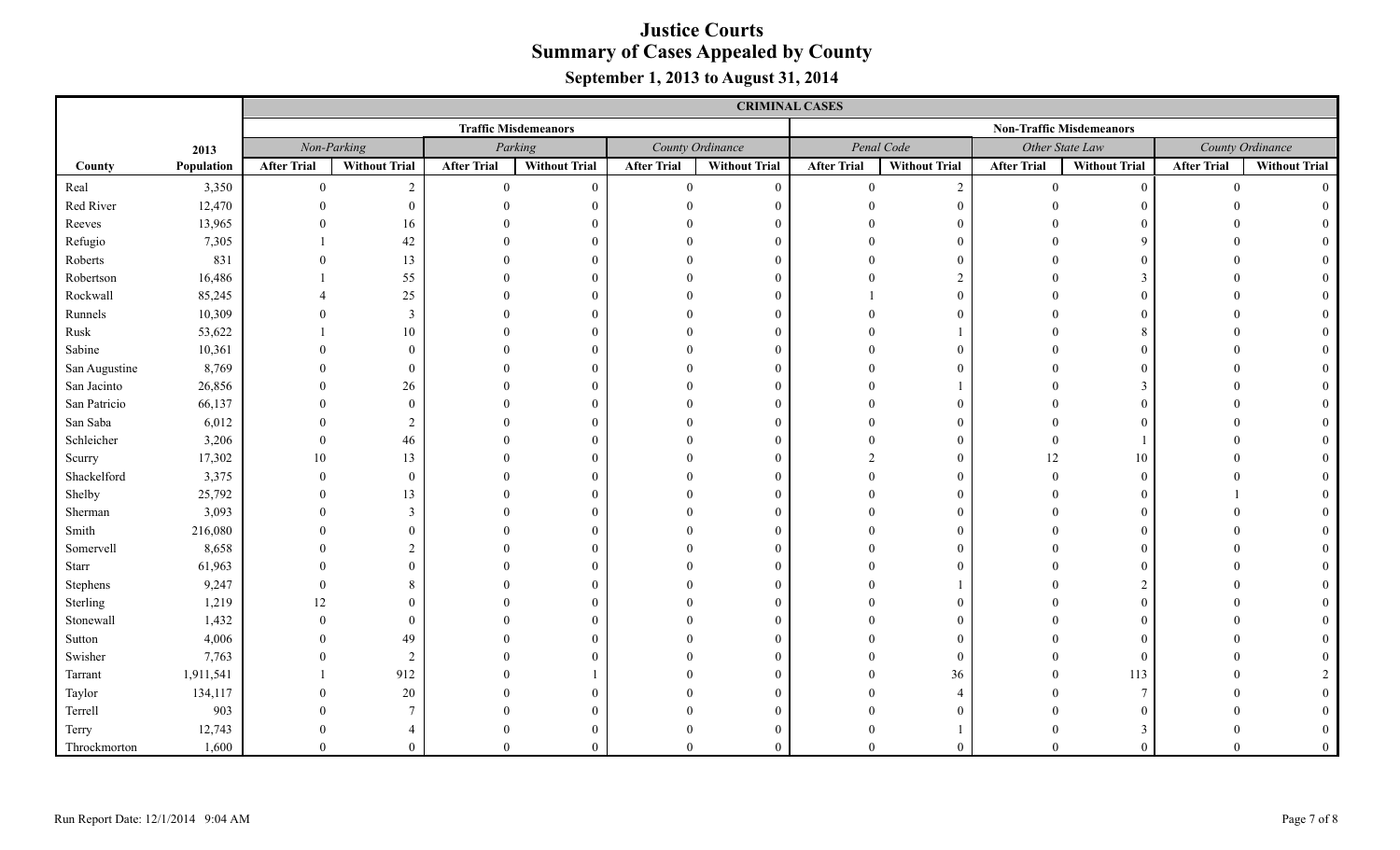|               |            | <b>CIVIL CASES</b> |                      |                    |                      |                     |                      |  |  |
|---------------|------------|--------------------|----------------------|--------------------|----------------------|---------------------|----------------------|--|--|
|               | 2013       | Debt Claims        |                      | Landlord/Tenant    |                      | <b>Small Claims</b> |                      |  |  |
| County        | Population | <b>After Trial</b> | <b>Without Trial</b> | <b>After Trial</b> | <b>Without Trial</b> | <b>After Trial</b>  | <b>Without Trial</b> |  |  |
| Real          | 3,350      | $\boldsymbol{0}$   | $\boldsymbol{0}$     | $\boldsymbol{0}$   | $\boldsymbol{0}$     | $\boldsymbol{0}$    | $\mathbf{0}$         |  |  |
| Red River     | 12,470     | $\mathbf{0}$       | $\boldsymbol{0}$     | $\boldsymbol{0}$   | $\overline{0}$       | $\theta$            | $\mathbf{0}$         |  |  |
| Reeves        | 13,965     | 0                  | $\boldsymbol{0}$     |                    | $\overline{0}$       |                     | $\overline{0}$       |  |  |
| Refugio       | 7,305      | 0                  | $\boldsymbol{0}$     | $\boldsymbol{0}$   | $\overline{0}$       |                     | $\overline{0}$       |  |  |
| Roberts       | 831        | 0                  | $\boldsymbol{0}$     | $\boldsymbol{0}$   | $\theta$             | 0                   | $\overline{0}$       |  |  |
| Robertson     | 16,486     | $\Omega$           | $\boldsymbol{0}$     | $\overline{c}$     | $\theta$             |                     | $\overline{0}$       |  |  |
| Rockwall      | 85,245     | $\theta$           | $\boldsymbol{0}$     | $\overline{c}$     | $\mathbf{0}$         | 0                   | $\overline{0}$       |  |  |
| Runnels       | 10,309     | $\theta$           | $\boldsymbol{0}$     | $\mathbf{1}$       | $\theta$             | 0                   | $\mathbf{0}$         |  |  |
| Rusk          | 53,622     | 0                  | $\boldsymbol{0}$     | 1                  | $\theta$             | 0                   | $\overline{0}$       |  |  |
| Sabine        | 10,361     | $\theta$           | $\boldsymbol{0}$     | $\mathbf{0}$       | $\mathbf{0}$         | O                   | $\overline{0}$       |  |  |
| San Augustine | 8,769      | $\theta$           | $\boldsymbol{0}$     | $\theta$           | $\theta$             | 0                   | $\overline{0}$       |  |  |
| San Jacinto   | 26,856     | $\theta$           | $\boldsymbol{0}$     | $\theta$           | 1                    | 0                   |                      |  |  |
| San Patricio  | 66,137     | $\mathbf{0}$       | $\boldsymbol{0}$     | 4                  | $\overline{c}$       |                     | $\mathbf{0}$         |  |  |
| San Saba      | 6,012      | $\mathbf{0}$       | $\boldsymbol{0}$     | $\mathbf{0}$       | $\mathbf{0}$         | $\theta$            | $\overline{0}$       |  |  |
| Schleicher    | 3,206      | 0                  | $\boldsymbol{0}$     | $\overline{0}$     | $\mathbf{0}$         | $\theta$            | $\boldsymbol{0}$     |  |  |
| Scurry        | 17,302     | 5                  | $\boldsymbol{0}$     | $\mathbf{0}$       | $\mathbf{0}$         | 56                  | $\boldsymbol{0}$     |  |  |
| Shackelford   | 3,375      | $\mathbf{0}$       | $\boldsymbol{0}$     | $\mathbf{0}$       | $\mathbf{0}$         | $\mathbf{0}$        | $\overline{0}$       |  |  |
| Shelby        | 25,792     | 5                  | $\mathbf{0}$         | 1                  | $\overline{2}$       | $\theta$            | $\overline{0}$       |  |  |
| Sherman       | 3,093      | $\mathbf{0}$       | $\mathbf{0}$         | $\mathbf{0}$       | $\overline{0}$       | $\mathbf{0}$        | $\mathbf{0}$         |  |  |
| Smith         | 216,080    | 360                | 286                  | 379                | 247                  | 102                 | 71                   |  |  |
| Somervell     | 8,658      | $\overline{0}$     | $\boldsymbol{0}$     | $\mathbf{0}$       | $\overline{0}$       | $\theta$            | $\mathbf{0}$         |  |  |
| Starr         | 61,963     | $\mathbf{0}$       | $\boldsymbol{0}$     | $\boldsymbol{0}$   | $\overline{0}$       | 0                   | $\mathbf{0}$         |  |  |
| Stephens      | 9,247      | $\theta$           | $\boldsymbol{0}$     | $\mathbf{0}$       | $\theta$             | $\theta$            | $\overline{0}$       |  |  |
| Sterling      | 1,219      | $\theta$           | $\boldsymbol{0}$     | $\theta$           | $\theta$             | 0                   | $\overline{0}$       |  |  |
| Stonewall     | 1,432      | $\theta$           | $\boldsymbol{0}$     | $\mathbf{0}$       | $\mathbf{0}$         |                     | $\overline{0}$       |  |  |
| Sutton        | 4,006      | $\theta$           | $\boldsymbol{0}$     | $\mathbf{0}$       | $\theta$             | 0                   | $\overline{0}$       |  |  |
| Swisher       | 7,763      | 0                  | $\boldsymbol{0}$     | $\mathbf{0}$       | $\mathbf{0}$         | $\overline{0}$      | 1                    |  |  |
| Tarrant       | 1,911,541  | 1                  | 1                    | 551                | 61                   | 60                  | 5                    |  |  |
| Taylor        | 134,117    | 0                  | $\boldsymbol{0}$     | 4                  | 1                    | 1                   | $\overline{0}$       |  |  |
| Terrell       | 903        | $\Omega$           | $\boldsymbol{0}$     | $\mathbf{0}$       | $\mathbf{0}$         | $\theta$            | $\overline{0}$       |  |  |
| Terry         | 12,743     | $\theta$           | $\boldsymbol{0}$     | 1                  | $\mathbf{0}$         | $\overline{0}$      | $\overline{0}$       |  |  |
| Throckmorton  | 1,600      | $\theta$           | $\overline{0}$       | $\mathbf{0}$       | $\theta$             | $\theta$            | $\overline{0}$       |  |  |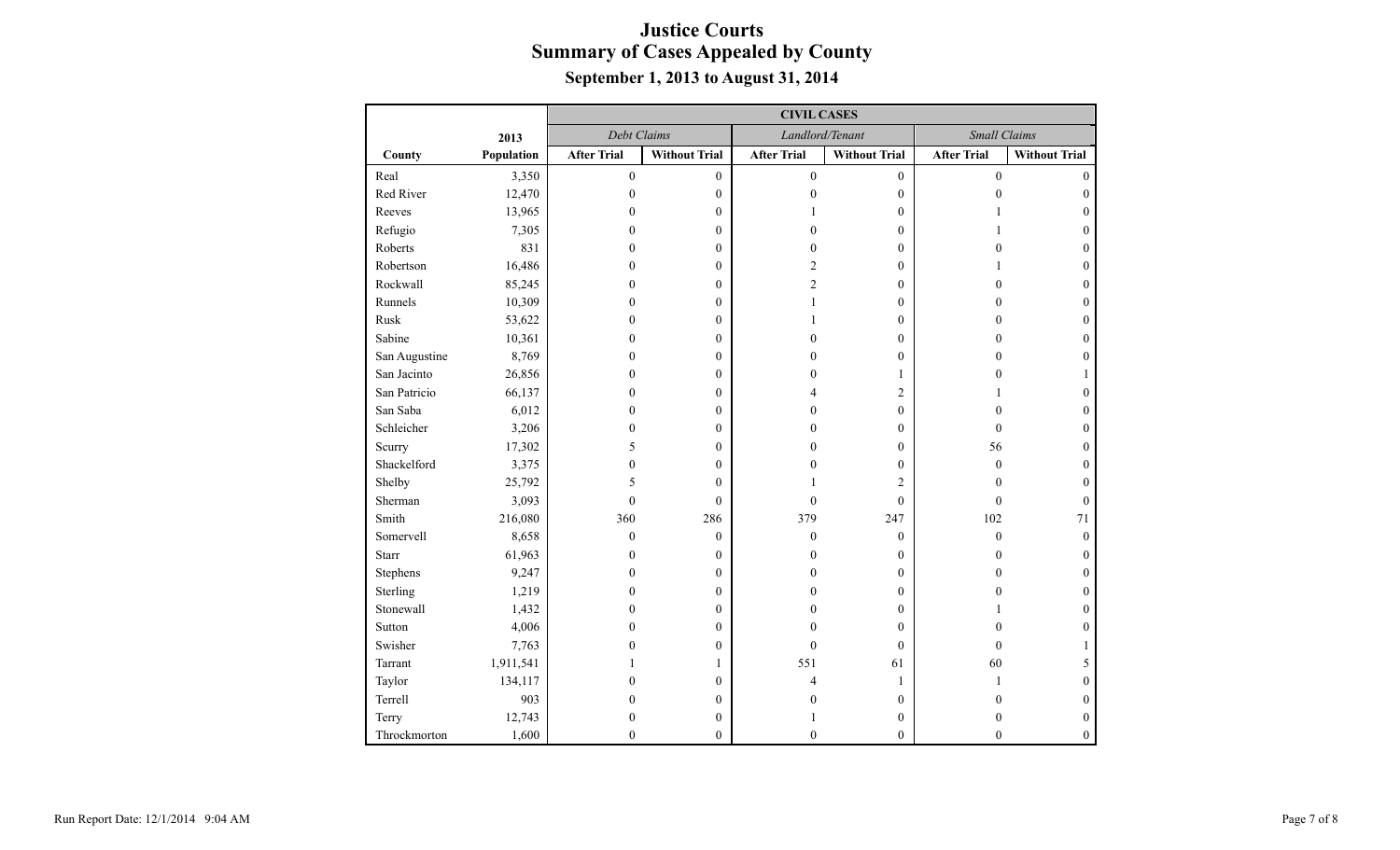|               |            |                             |                      |                    |                      |                    |                      |                                 | <b>CRIMINAL CASES</b> |                    |                      |                    |                      |  |
|---------------|------------|-----------------------------|----------------------|--------------------|----------------------|--------------------|----------------------|---------------------------------|-----------------------|--------------------|----------------------|--------------------|----------------------|--|
|               |            | <b>Traffic Misdemeanors</b> |                      |                    |                      |                    |                      | <b>Non-Traffic Misdemeanors</b> |                       |                    |                      |                    |                      |  |
|               | 2013       | Non-Parking                 |                      | Parking            |                      | County Ordinance   |                      | Penal Code                      |                       | Other State Law    |                      | County Ordinance   |                      |  |
| County        | Population | <b>After Trial</b>          | <b>Without Trial</b> | <b>After Trial</b> | <b>Without Trial</b> | <b>After Trial</b> | <b>Without Trial</b> | <b>After Trial</b>              | <b>Without Trial</b>  | <b>After Trial</b> | <b>Without Trial</b> | <b>After Trial</b> | <b>Without Trial</b> |  |
| Titus         | 32,581     | $\mathbf{1}$                | $21\,$               | $\theta$           | $\mathbf{0}$         | $\theta$           | $\mathbf{0}$         | $\Omega$                        | $\mathbf{0}$          | $\Omega$           | 8                    | $\theta$           |                      |  |
| Tom Green     | 114,954    | 12                          | 104                  |                    | $\Omega$             |                    | $\theta$             |                                 | 11                    |                    |                      |                    |                      |  |
| Travis        | 1,120,954  | 10                          | 10                   |                    | $\Omega$             |                    | $\mathbf{0}$         |                                 |                       |                    |                      |                    |                      |  |
| Trinity       | 14,393     | $\Omega$                    | $\overline{0}$       |                    | $\Omega$             |                    | $\mathbf{0}$         |                                 |                       |                    |                      |                    |                      |  |
| Tyler         | 21,464     |                             |                      |                    | $\Omega$             |                    | $\mathbf{0}$         |                                 |                       |                    |                      |                    |                      |  |
| Upshur        | 39,884     |                             | $\Omega$             |                    | $\Omega$             |                    | $\mathbf{0}$         |                                 |                       |                    |                      |                    |                      |  |
| Upton         | 3,372      |                             | 29                   |                    |                      |                    | $\mathbf{0}$         |                                 |                       |                    |                      |                    |                      |  |
| Uvalde        | 26,926     |                             | -5                   |                    |                      |                    | $\mathbf{0}$         |                                 |                       |                    |                      |                    |                      |  |
| Val Verde     | 48,623     |                             | $\Omega$             |                    | 0                    |                    | $\mathbf{0}$         |                                 |                       |                    |                      |                    |                      |  |
| Van Zandt     | 52,481     | 25                          | 18                   |                    | $\Omega$             |                    | $\theta$             |                                 |                       |                    |                      |                    |                      |  |
| Victoria      | 90,028     | $\Omega$                    | $\Omega$             |                    | $\Omega$             |                    | $\theta$             |                                 |                       |                    |                      |                    |                      |  |
| Walker        | 68,817     |                             |                      |                    | $\Omega$             |                    | $\mathbf{0}$         |                                 |                       |                    |                      |                    |                      |  |
| Waller        | 45,213     |                             | 60                   |                    | $\Omega$             |                    | $\theta$             |                                 |                       |                    |                      |                    |                      |  |
| Ward          | 11,244     |                             | 10                   |                    | $\Omega$             |                    | $\mathbf{0}$         |                                 |                       |                    |                      |                    |                      |  |
| Washington    | 34,147     |                             | 12                   |                    | $\Omega$             |                    | $\mathbf{0}$         |                                 |                       |                    |                      |                    |                      |  |
| Webb          | 262,495    |                             | $\Omega$             |                    | $\Omega$             |                    | $\mathbf{0}$         |                                 |                       |                    |                      |                    |                      |  |
| Wharton       | 41,216     | 30                          | 3                    |                    | $\Omega$             |                    | $\mathbf{0}$         |                                 |                       |                    |                      |                    |                      |  |
| Wheeler       | 5,751      | $\Omega$                    | 66                   |                    | $\overline{2}$       |                    | $\mathbf{0}$         |                                 |                       |                    | 3                    |                    |                      |  |
| Wichita       | 132,047    |                             | Δ                    |                    | $\Omega$             |                    | $\overline{0}$       |                                 |                       |                    |                      |                    |                      |  |
| Wilbarger     | 13,131     |                             | 23                   |                    | $\Omega$             |                    | $\overline{0}$       |                                 |                       |                    |                      |                    |                      |  |
| Willacy       | 21,921     |                             | $\Omega$             |                    | $\Omega$             |                    | $\mathbf{0}$         |                                 |                       |                    | $\Omega$             |                    |                      |  |
| Williamson    | 471,014    |                             | $\mathbf{Q}$         |                    | $\Omega$             |                    | $\theta$             |                                 |                       |                    | $\Omega$             |                    |                      |  |
| Wilson        | 45,418     | 55                          |                      |                    | $\Omega$             |                    | $\mathbf{0}$         |                                 |                       |                    |                      |                    |                      |  |
| Winkler       | 7,606      | $\theta$                    | $\Omega$             |                    | $\Omega$             |                    | $\mathbf{0}$         |                                 |                       |                    |                      |                    |                      |  |
| Wise          | 60,939     | $\mathcal{D}_{\mathcal{L}}$ | 151                  |                    | $\Omega$             |                    | $\theta$             |                                 |                       |                    | 12                   |                    |                      |  |
| Wood          | 42,306     |                             | 9                    |                    | $\Omega$             |                    | $\mathbf{0}$         |                                 |                       |                    |                      |                    |                      |  |
| Yoakum        | 8,184      |                             | $\mathbf Q$          |                    | $\Omega$             |                    | $\mathbf{0}$         |                                 |                       |                    |                      |                    |                      |  |
| Young         | 18,341     | $\mathcal{L}$               | 13                   |                    | $\Omega$             |                    | $\mathbf{0}$         |                                 |                       |                    |                      |                    |                      |  |
| Zapata        | 14,390     |                             | $\Omega$             |                    | $\Omega$             |                    | $\mathbf{0}$         |                                 |                       |                    |                      |                    |                      |  |
| Zavala        | 12,156     | $\Omega$                    |                      | $\overline{0}$     | $\theta$             |                    | $\mathbf{0}$         |                                 | $\Omega$              | $\Omega$           |                      |                    |                      |  |
| <b>TOTALS</b> | 26,448,193 | 1,930                       | 17,584               | $\mathbf{1}$       | 22                   | $\overline{2}$     | 67                   | 112                             | 295                   | 258                | 772                  | $\overline{5}$     |                      |  |